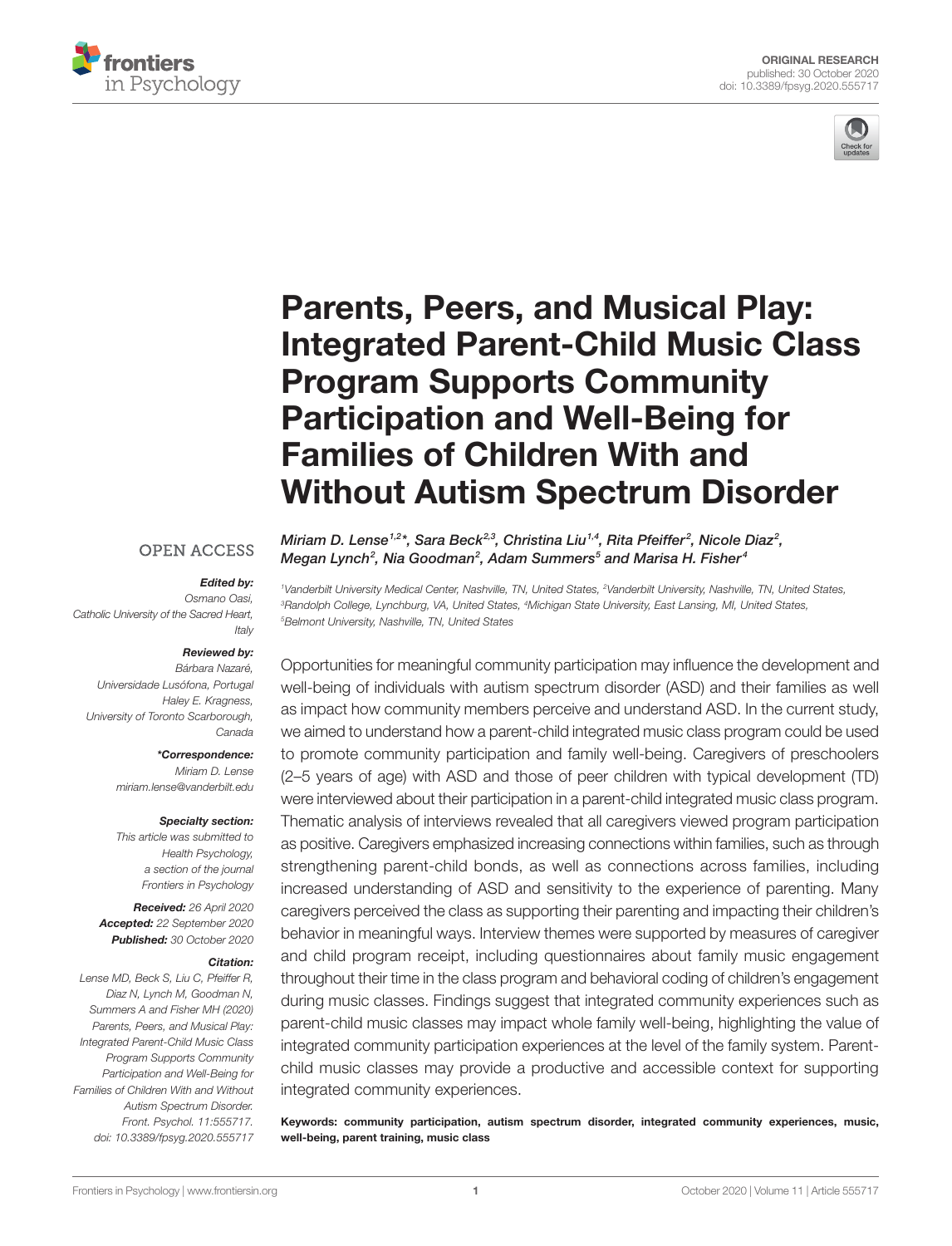# INTRODUCTION

Community participation, or the involvement of individuals in societal activities [\(WHO, 2011](#page-12-0)), results from an interaction of both personal and environmental factors that support or hinder a person's inclusion and integration in activities. Integrated community experiences play important roles in skill development and generalization for individuals with disabilities, and also affect the emotional well-being of people with disabilities and their families ([King et al., 2003](#page-12-1); [Dunst et al., 2006](#page-12-2); [WHO,](#page-12-0)  [2011;](#page-12-0) [Askari et al., 2015\)](#page-11-0). Opportunities to participate in and experience diverse activities through integrated community experiences may contribute to the development of relationships, including by affecting how other community members perceive and understand disability ([King et al., 2003](#page-12-1); [WHO, 2011\)](#page-12-0).

Increasing community participation is of particular relevance for individuals and families of individuals with autism spectrum disorder (ASD), a common neurodevelopmental disorder characterized by difficulties with social interaction and communication [\(American Psychiatric Association, 2013](#page-11-1); [Askari](#page-11-0)  [et al., 2015\)](#page-11-0). For example, compared to their peers with typical development (TD), children with ASD have fewer friends ([Bauminger and Kasari, 2000\)](#page-11-2) and generally participate less in social and recreational activities (e.g., play dates, sports teams, art, or music lessons), especially during the school-aged and adolescent periods [\(Sanders and Morgan, 1997;](#page-12-3) [Solish](#page-12-4)  [et al., 2010;](#page-12-4) [Askari et al., 2015](#page-11-0); [Egilson et al., 2017](#page-12-5)). While rates of community participation are reported to be similar for toddler/preschool-aged children with and without ASD ([Lam et al., 2010](#page-12-6)), such rates may be inflated due to the incorporation of errands (e.g., grocery shopping) when measuring community participation. Moreover, despite reports that parents of preschoolers with and without ASD are equally likely and willing to take their child to various community activities, such activities were perceived as more difficult for the parents of children with ASD and they experienced fewer positive and more negative emotions during these community activities ([Lam et al., 2010](#page-12-6)). This was particularly the case for recreational activities ([Lam et al., 2010\)](#page-12-6).

Several variables have been related to the reduced community participation of individuals with ASD and their families. A parent's negative emotional experiences while participating in community activities may impact participation in future community outings, creating a negative feedback loop that reduces community participation over time [\(Lam et al., 2010](#page-12-6); [Karst and van Hecke, 2012\)](#page-12-7). Negative emotional experiences were related to parent's reduced willingness to participate with their child in community activities even when controlling for the difficulty level of the community participation (while positive emotions were associated with increased willingness; Lam et al., 2010). Parents' (specifically mothers') own community participation in recreational activities also appears to be related to children's participation though it is unclear if this is due to joint family participation or general family attitudes toward recreational activities ([Orsmond et al., 2004](#page-12-8)). While parents of children with ASD have higher rates of parenting stress, depression, and anxiety, few community intervention programs directly address the needs of the parent [\(Dykens et al., 2014\)](#page-12-9).

Negative attitudes of other community members (e.g., stigma) toward children with disabilities and their families can be another large barrier to participation in community activities ([Gray, 2002;](#page-12-10) [Howell and Pierson, 2010;](#page-12-11) [Anaby et al.,](#page-11-3)  [2013](#page-11-3)). Alternatively, experiences of more positive attitudes toward children with disabilities and their families can support the likelihood of increased community participation [\(King](#page-12-1)  [et al., 2003](#page-12-1); [Bedell et al., 2011;](#page-11-4) [Kramer et al., 2012](#page-12-12); [Anaby](#page-11-3)  [et al., 2013\)](#page-11-3). Thus, positive community responses toward individuals with ASD, opportunities for caregiver participation, and increased positive caregiver emotions during community activities may be important factors for increasing community participation and well-being of children with ASD and their parents.

One way to shape accepting attitudes of a family system toward those with disabilities such as ASD and to create a supportive positive experience for parents and their children with ASD is to provide shared *parent-child* socialization experiences. For parents and children without disabilities, intergroup contact may reduce prejudice and negative attitudes toward families and children with ASD ([Allport, 1954\)](#page-11-5), as these shared experiences may be related to increased empathy [\(Pettigrew and Tropp, 2006\)](#page-12-13). Indeed, research examining attitudes toward individuals with disabilities in school and work settings indicates that positive social contact with individuals with disabilities leads to more positive attitudes and acceptance by those without disabilities [\(Copeland et al.,](#page-12-14)  [2004](#page-12-14); [Scior, 2011;](#page-12-15) [Yu et al., 2012](#page-13-0)). Providing the opportunity for parents and their child with TD to participate in integrated programming will ensure that both children and their parents have exposure to and engagement with individuals with disabilities, which may lead to more positive attitudes and interactions.

Attitudes about others are shaped by one's socialization experiences ([Maccoby, 1992\)](#page-12-16). Research on how parents' attitudes about disability impact children's attitudes or behavior toward other children with disabilities is somewhat mixed and limited as it generally relies on questionnaires or interviews and not actual observed behavior with others [\(Rosenbaum et al., 1988;](#page-12-17) [Hong et al., 2014](#page-12-18)). Still, one study found that children with TD whose parents endorsed that they would model interacting with a child with a disability themselves in a vignette study were more likely to actually interact with children with disabilities during preschool classroom free play ([Okagaki](#page-12-19)  [et al., 1998](#page-12-19)). Parents may influence their young child's peer interactions and relationships through modeling, teaching, or arranging opportunities for peer interaction [\(Dunn, 1993;](#page-12-20) [Okagaki et al., 1998\)](#page-12-19).

Thus, shared parent-child community integration experiences may have benefits for all groups involved. Children with ASD may develop and generalize skills, as well as form peer relationships. Parents of children with ASD may experience decreases in negative emotions and increases in well-being and parenting efficacy (similar to studies of parent-implemented interventions; [McConachie and Diggle, 2007\)](#page-12-21). For children with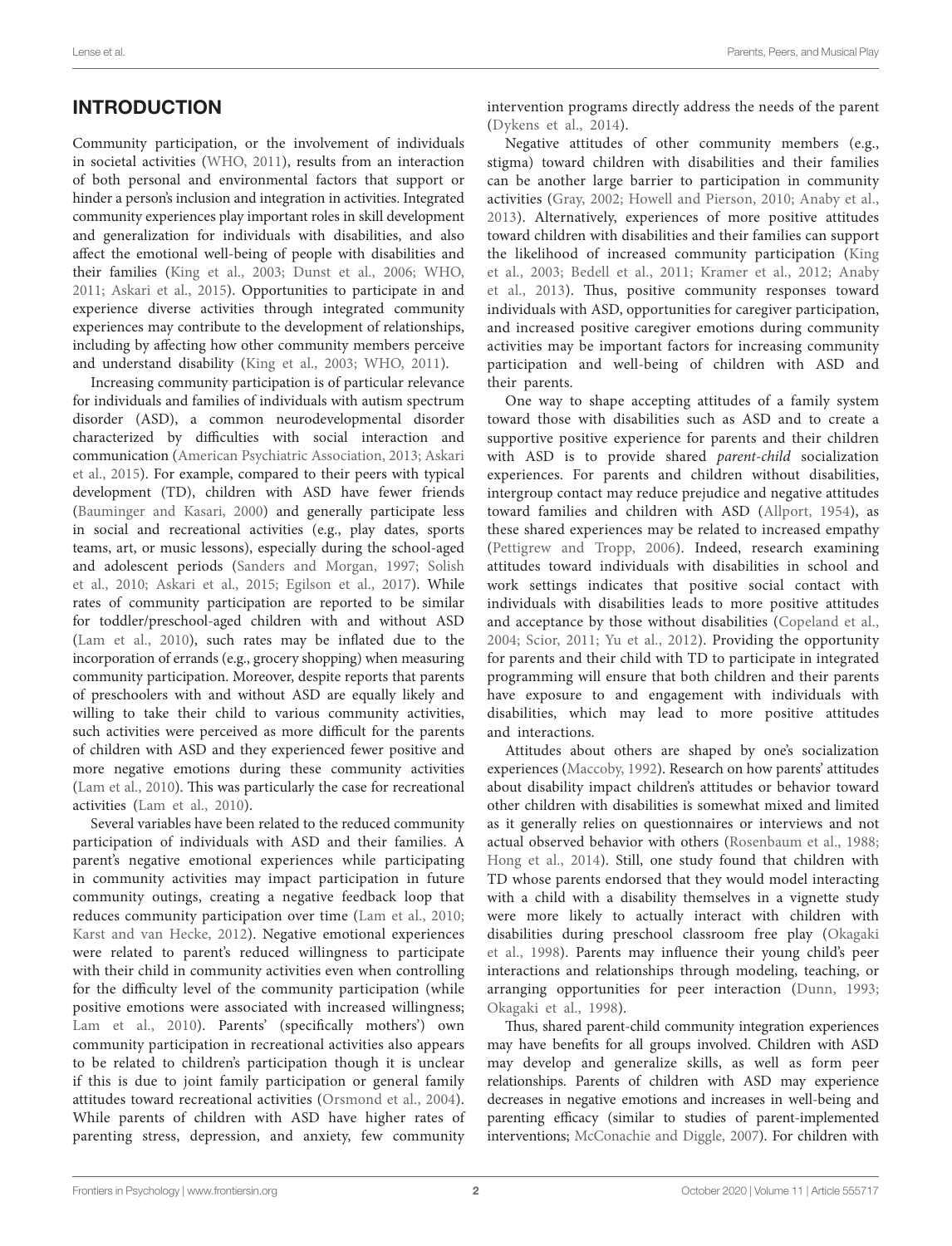TD and their parents, integrated experiences may increase positive attitudes and acceptance of individuals with disabilities.

## Musical Play Contexts for Community Integration and Family Well-Being

Musical interaction activities are a natural part of parent-child, sibling, and peer-peer social experiences ([Trehub and](#page-12-22)  [Gudmundsdottir, 2015;](#page-12-22) [Politimou et al., 2018](#page-12-23); [Cirelli et al.,](#page-11-6)  [2020\)](#page-11-6) and may provide a particularly appropriate context for integrated community experiences for young children with ASD that also incorporates parents. The PRESS-Play framework ([Lense and Camarata, 2020\)](#page-12-24) suggests that musical play activities may provide a setting that is particularly conducive to community integration and participation since musical experiences involve predictability, reinforcement, emotion regulation, shared attention, and social play. Such elements may scaffold participation of both children with ASD and their interaction partners (e.g., parents and peers). For example, as a highly routinized activity, musical games are familiar for children with and without ASD and their parents, helping all partners know what is expected of them as they participate in a shared activity with a common goal.

Indeed, music therapy has been used successfully to promote social interaction between children with ASD and their therapists ([Kim et al., 2008](#page-12-25)) and their peers ([Kern et al., 2007](#page-12-26); [LaGasse,](#page-12-27)  [2015\)](#page-12-27). Parents of young children with ASD also report that family-based music therapy supports the parent-child relationship ([Thompson et al., 2014](#page-12-28)). Participation in music classes may be an ideal integrated community activity for families of children with ASD because many children with ASD have an interest in and propensity for music despite sensory difficulties ([Dickie](#page-12-29)  [et al., 2009\)](#page-12-29). Thus, musical activities may provide a positive and accessible platform for shared engagement that scaffolds integrated group participation and connection among children with ASD, peers, and parents and improves family well-being.

## The Current Study

In the current paper, we investigated if participation in a parent-child integrated music class program promotes community participation and family well-being in families of young children with and without ASD. We were particularly interested in caregivers of children with ASD and TD's perceived positive and negative experiences with such a program, perceived impact of program participation on the family and awareness and attitudes toward ASD. Perspectives on these components could all contribute toward families' willingness to participate in future integrated community activities and influence family well-being. We used a mixed-methods approach including interviews with caregivers, surveys, and behavior coding. Qualitative data regarding actual experiences in programs, as well as metrics of caregiver and child program receipt ([Borrelli,](#page-11-7)  [2011\)](#page-11-7), can inform mechanisms by which behavior change may occur ([Perkins et al., 2018](#page-12-30)). Such information is a first step toward understanding the feasibility and potential efficacy of musical experiences for promoting participation in integrated community activities and family well-being.

# MATERIALS AND METHODS

## **Participants**

Participants included the parents/caregivers of 14 children with ASD (mean  $\pm$  SD: 38.6  $\pm$  11.2 months, four females) and 14 children with TD  $(34.1 \pm 9.6 \text{ months}, \text{four females})$ who participated in one of six Serenade parent-child music groups offered as part of a research study. Participants were recruited *via* flyers for a parent-child integrated music program study posted at the university autism research center and clinics, local preschools, community sites (e.g., library), and on social media. Participants were eligible to participate if they were able to attend at least eight group sessions, were 18 months–5 years of age, and did not have prior experience with music therapy. Caregivers of TD children could not have specialized training/experience in working with children with special needs (e.g., no special education teacher or psychologist). Children with ASD, all had confirmed diagnoses *via* the Autism Diagnostic Observation Schedule, second edition (ADOS-2; [Lord et al., 2012a,](#page-12-31)[b\)](#page-12-32) and clinician best estimate. ASD assessments were conducted by research-reliable clinicians at the same academic medical center prior to participating in the current study. Children with ASD had varied developmental levels with language skills [average of Mullen Scales of Early Learning [\(Mullen, 1995\)](#page-12-33) Receptive/Expressive Language scales age equivalence scores] ranging from 7 to 41 months (average  $19.5 \pm 9.9$  months).

For the families of the children with ASD, mothers were the primary parent attendees and interview participants for six families, fathers for two families, and grandmother for one family. For five additional families, both the mother and father frequently attended classes together; of these families, three mothers participated in the interview, one father, and one mother and father dyad. For the families of children with TD, mothers were the primary parent attendees and interview participants for 10 families, fathers for two families, and grandmother for one family. For the last family, both the mother and father typically attended classes but only the mother participated in the interview. Demographic information on parents is in **[Table 1](#page-3-0)**.

## Procedures

#### Serenade Program

Serenade is a 10-week parent-child music class program, led by a board-certified music therapist, to provide music-based parent training and peer interaction in a musical play context following a manualized curriculum. During Serenade's weekly class sessions, groups of 4–6 families (2–3 with child with ASD and 2–3 with child with TD) participate in joint music making activities that are designed to facilitate children's engagement while also teaching parents behavioral strategies to promote children's social engagement and positive behavior. Over the course of the program, families develop a "musical toolbox" of parenting strategies to support their child's development. At the start of the program families receive support materials including audio recordings of the songs,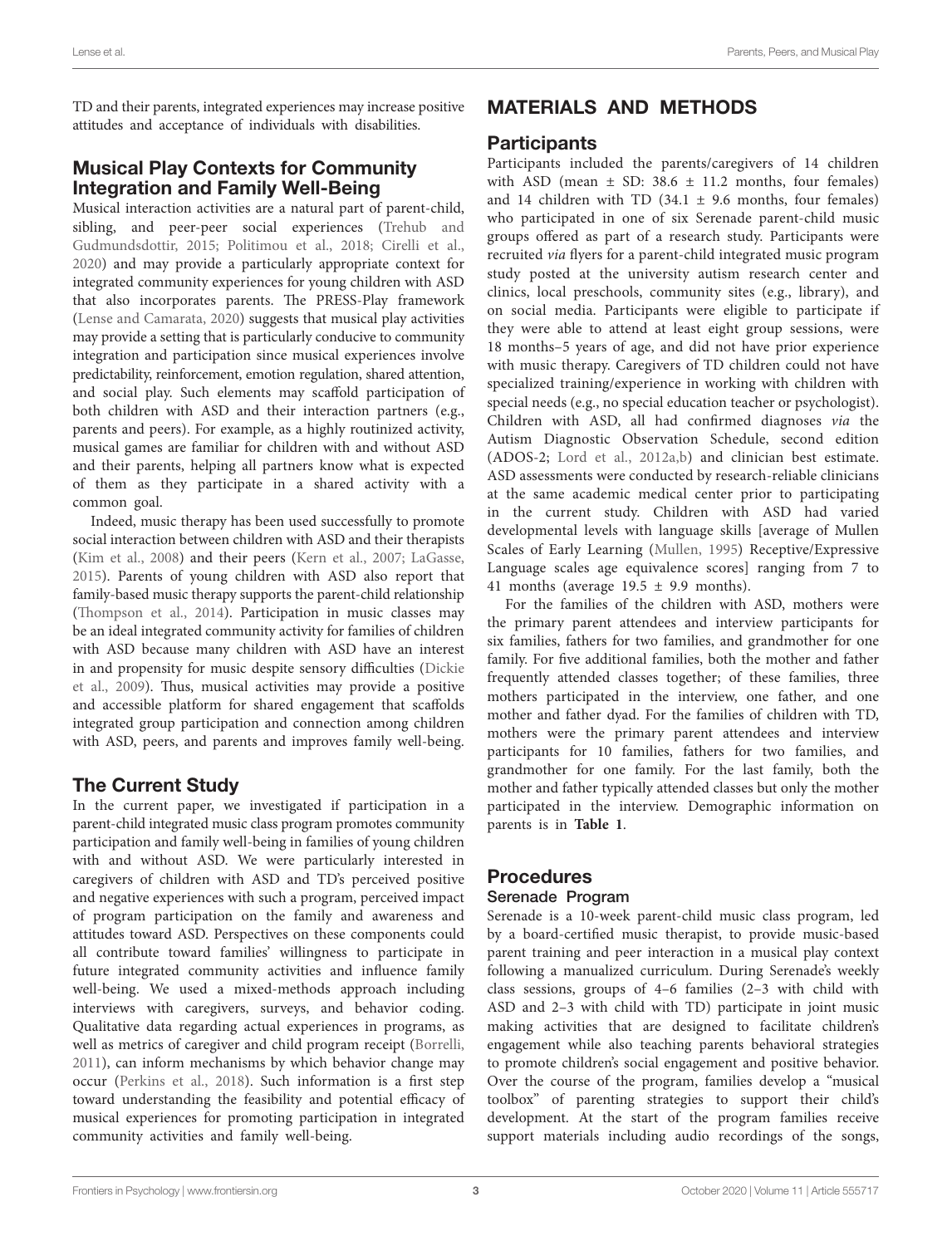#### <span id="page-3-0"></span>TABLE 1 | Demographic information of caregivers.

|                                                            | <b>Mother</b> |           | <b>Father</b>                                                               |           |  |
|------------------------------------------------------------|---------------|-----------|-----------------------------------------------------------------------------|-----------|--|
|                                                            |               |           | ASD <sup>1</sup> (n = 13) TD (n = 14) ASD <sup>1</sup> (n = 13) TD (n = 14) |           |  |
| Age [years; mean (SD)] <sup>2</sup>                        | 35.3(4.5)     | 36.3(4.4) | 35.1(6.6)                                                                   | 38.9(5.7) |  |
| Education (# with 4-year<br>college degree) <sup>2,3</sup> | 6             | 13        |                                                                             | 12        |  |
| Family Income<br>$(\# > $70,000/\text{year})^2$            | 8 ASD: 11 TD  |           |                                                                             |           |  |
| Race (# Caucasian) <sup>4</sup>                            | 10            | 14        | 11                                                                          | 14        |  |
| Ethnicity (# Hispanic/<br>Latinx)                          | 2             | $\cap$    |                                                                             | 3         |  |

*1 For two autism spectrum disorder (ASD) families, demographic information was provided for only one parent who was involved with child (one mother; one father). 2 One mother-father dyad of child with ASD declined to provide age/income/education information; n = 12 for these variables for the ASD groups.*

*3 Mothers of children with typical development (TD) were significantly more likely to have a college degree than mothers of children with ASD (Fisher's exact test p = 0.026). 4 Mothers of children with TD were significantly more likely to be Caucasian than mothers of children with ASD (Fisher's exact test p = 0.016).*

a class social story (i.e., a short story with pictures and brief sentences that describes the class context, and expectations; [Gray and Garand, 1993](#page-12-34)), and a class visual schedule. The class utilizes best practices for working with children with ASD that are applied for all children in the program (e.g., visual supports, prompting, and behavioral reinforcement).

During each week of the Serenade program, the music therapist focuses on a theme of using musical strategies toward a particular behavioral goal (**[Table 2](#page-3-1)**). Each class session is structured in three segments. The first segment is a warm-up period during which children engage in free play while the music therapist leads the parents in a discussion of the previous week's goals. The music therapist then introduces the theme for the current week and families participate in a  $\sim$ 30–40-min session of structured group music making activities (see below paragraph and **[Table 3](#page-4-0)**). Throughout the music making activities, the music therapist provides instructions to demonstrate how the music activities connect to the session theme. Finally, families participate in a goal setting discussion and set a musical goal related to the session theme to practice at home during the week. Families receive a handout each week reviewing the session theme and associated music-based strategies. All families participate in all aspects of the class (i.e., caregivers of children with and without ASD set goals to practice at home and discuss their goal progress during the class discussion). In this way, the Serenade program incorporates aspects of community music classes, parent training, and parent support groups.

Each class session follows a similar musical routine using a limited set of songs with small variations that explicitly connect the musical activities to the session theme (**[Table 3](#page-4-0)**). The music making portion encompasses eight types of songs/ activities to promote the development of different social interaction skills such as attention to others, imitation, turntaking, and emotion modulation. Song activities provide opportunities for modeling, imitation, and reciprocal interaction among the teacher, peers, and parents including through singing, communicative gestures (e.g., waving), small body movements <span id="page-3-1"></span>TABLE 2 | Weekly themes of Serenade parent-child music class program.

| 1.  | Using music to support social interaction              |
|-----|--------------------------------------------------------|
| 2.  | Capturing your child's attention with music            |
| 3.  | Music for imitation and communicative gestures         |
| 4.  | Promoting speech and language skills with music        |
| 5.  | Music as behavioral reinforcement                      |
| 6.  | Music for redirection and transitions                  |
| 7.  | Modeling and modulating emotions with music            |
| 8.  | Promoting turn-taking and making choices through music |
| 9.  | Music for pretend play and imagination                 |
| 10. | Music for peer interactions and games                  |
|     |                                                        |

(e.g., clapping and tapping hands), large body movements (e.g., marching and jumping), musical instrument and toy play, and pretend play. Over successive classes, variations in the songs are introduced including in the pacing, type of movements, and incorporation of props. Through these song variations and the music therapist's direct instruction, parents learn to apply specific strategies (e.g., following their child's leads, animacy, and positive reinforcement) to target specific goals through song activities. For example, during Theme 3 ("Music for Imitation and Communicative Gestures"), the music therapist embeds parent didactics on contingent imitation, modeling, and prompting into the song activities and families practice these skills as they complete the music activities during the session (**[Table 3](#page-4-0)**). Parents actively participate in the activities with their children, providing support at the level appropriate to their child (e.g., hand-over-hand, gestural, and verbal prompts).

The board-certified music therapist was supported by two trained Research Assistants (RAs) who provided behavioral or technical support (e.g., to assist with recording equipment or supplies) throughout the session. RAs ranged from undergraduate to postdoctoral trainees. All study personnel were trained in the Serenade curriculum and in working with children with ASD. Fidelity ratings completed by the music therapist and an RA after each session ensured high fidelity to the program curriculum (>98% by both music therapist and RA). The Serenade program was developed for the purposes of this research project and was provided to participants free of charge. Families also received monetary compensation (\$5/class attended; up to \$50) and a small musical toy (egg shakers) for participating in the research. Serenade sessions occurred at a room at the university. The study was approved by the university IRB, and all parents/guardians provided written consent.

#### Measures

#### Evaluation Survey and Interview

At the end of the Serenade program, a caregiver from each family completed a 14-item program evaluation survey regarding their experience and community music plans using a five-point Likert scale (Strongly Disagree to Strongly Agree ratings; survey questions in **[Table 4](#page-4-1)**). Caregivers also participated in an individual ~15-min semi-structured interview about their experience in the program (one mother/father dyad completed the interview together). Interviews occurred in a room at the university (23 families) or *via* telephone (two families; due to scheduling). The aim of the interview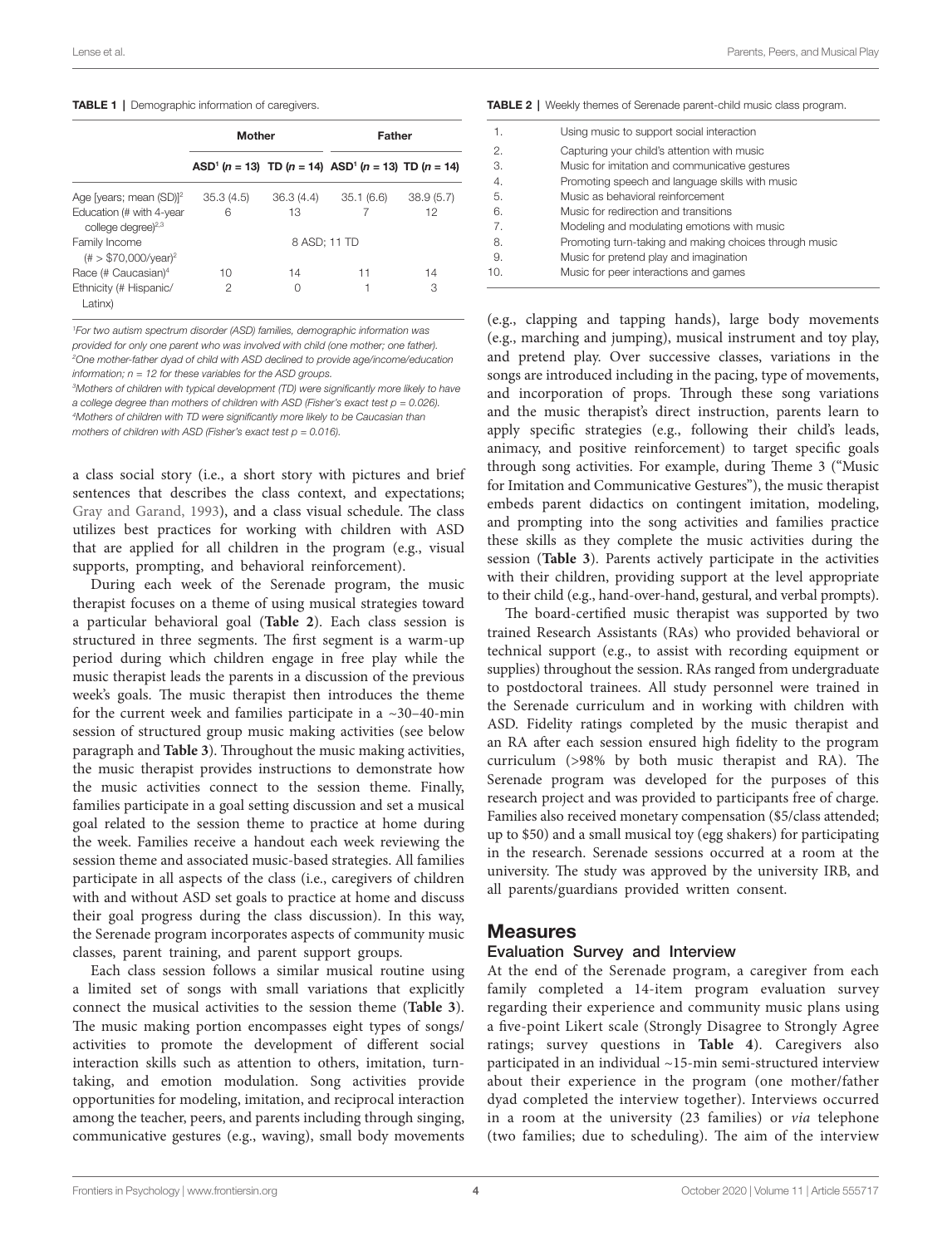<span id="page-4-0"></span>TABLE 3 | Serenade class activities and examples of variations on song activities for session themes.

| Session activity and songs                                                                                                               | Session 3. Music for imitation and                                                                       | Session 7. Modeling and modulating emotions with music                                                                                                                  |
|------------------------------------------------------------------------------------------------------------------------------------------|----------------------------------------------------------------------------------------------------------|-------------------------------------------------------------------------------------------------------------------------------------------------------------------------|
|                                                                                                                                          | communicative gestures                                                                                   |                                                                                                                                                                         |
| Check-in and discussion of at-home practice and goal from prior session.                                                                 |                                                                                                          |                                                                                                                                                                         |
| Introduce theme for the current session.                                                                                                 |                                                                                                          |                                                                                                                                                                         |
| Music-making activities:                                                                                                                 |                                                                                                          |                                                                                                                                                                         |
| Greeting routine: Hello song (original)                                                                                                  | Wave hello                                                                                               | Model smiling. As appropriate to child's developmental level, label child's<br>emotion or ask child how they are feeling.                                               |
| Small body movements: Rum Sum Sum<br>(traditional)                                                                                       | Imitate hand gestures used in the song                                                                   | Modulate the tempo, volume, and energy of the song and connect to<br>emotional states.                                                                                  |
| Large body movements: We are the Dinosaurs<br>(The Laurie Berkener band)                                                                 | Imitate large body movements and song-<br>associated gestures                                            | Contrast verses of song for energetic marching movements vs. resting<br>movements.                                                                                      |
| Turn-taking/choices: Flower Shop song<br>(traditional; the type of shop and associated<br>props change throughout sessions)              | Point to a choice board to choose a<br>flower; Imitate gestures with flower<br>prop (e.g., smell flower) | Choose musical instruments during song; Play musical instruments in<br>different ways (loud/fast vs. quiet/slow)                                                        |
| Movement/emotions: Happy and you know it<br>(traditional)                                                                                | Imitate body movements (traditional song<br>movements and new movements)                                 | Practice emotions and coping strategies through song lyrics and<br>movements (e.g., happy $\rightarrow$ clap hands; sad $\rightarrow$ get hug)                          |
| Book + Song (varied): Examples include Brown<br>Bear by Bill Martin Jr.; Octopus (Slippery<br>Fish) by Charlotte Diamond                 | Point to pictures in book. Point to<br>classmates to choose whose turn it is                             | Engage in movements and emotional facial expressions appropriate to<br>song lyrics                                                                                      |
| Calming routine: Lullaby (varied). Examples<br>include familiar nursery rhymes, original<br>songs, and lullaby versions of popular songs | Incorporate gestures in song (e.g., hand<br>movements to Twinkle Little Star)                            | Soothing lullaby routine (e.g., singing + rocking child) to a lullaby version of<br>a popular song (demonstrating how can modulate any song to be a<br>calming lullaby) |
| Goodbye routine: Goodbye song (original)                                                                                                 | Wave goodbye                                                                                             | Model smiling. As appropriate to child's developmental level, label child's<br>emotion or ask child how they are feeling.                                               |

Review session theme and provide handout to parents about theme. Parents set individual goal related to theme for at home practice.

<span id="page-4-1"></span>TABLE 4 | Mean (SD) of caregiver ratings on the Program Evaluation Survey for the ASD and TD groups.

| S. No.         | Item                                                                                                         | ASD $(n = 14)$ | TD $(n = 14)$ |
|----------------|--------------------------------------------------------------------------------------------------------------|----------------|---------------|
| $\mathbf{1}$ . | I enjoyed participating in the music classes.                                                                | 4.9(0.3)       | 4.7(0.5)      |
| 2.             | My child enjoyed participating in the music classes.                                                         | 4.8(0.4)       | 4.7(0.5)      |
| 3.             | I know more about how I can engage in music activities with my child.                                        | 4.8(0.4)       | 4.5(0.5)      |
| 4.             | I use music in an intentional way to engage and interact with my child.                                      | 4.6(0.5)       | 4.5(0.5)      |
| 5.             | I use music in an intentional way to support my child in everyday activities, transitions, and routines.     | 4.4(0.7)       | 4.6(0.5)      |
| 6.             | I have noticed improvements in my child's engagement in musical activities.                                  | 4.4(0.6)       | 4.1(0.7)      |
| 7.             | I have noticed improvements in my child's social behaviors.                                                  | 4.4(0.6)       | 3.9(1.0)      |
| 8.             | I have noticed improvements in my child's communication behaviors.                                           | 4.2(0.7)       | 3.8(0.9)      |
| 9.             | I have noticed improvements in my child's participation in daily routines.                                   | 4.0(0.8)       | 4.0(0.7)      |
| 10.            | The handouts and visual supports were helpful.                                                               | 4.3(0.7)       | 4.2(0.8)      |
| 11.            | The music materials (recordings) were helpful.                                                               | 4.8(0.4)       | 4.6(0.5)      |
| 12.            | I will bring my child to musical activities in the community.                                                | 4.4(0.9)       | 4.7(0.5)      |
| 13.            | I would recommend Serenade parent-child music classes to other families.                                     | 4.9(0.3)       | 4.8(0.4)      |
| 14.            | If a different Serenade parent-child music class series was offered, I would be interested in participating. | 4.7(0.9)       | 4.7(0.6)      |

*Likert scale: 1 = Strongly disagree; 2 = Disagree; 3 = Neither agree nor disagree; 4 = Agree; and 5 = Strongly Agree.*

was to understand caregivers' impressions of and attitudes about participating in the integrated Serenade program. Caregivers were asked to reflect on their general impressions of the program (e.g., "What was your general impression of the music class program?"), perceived impact of the program on their family (e.g., "What changes, if any, have you or your family experienced over the course of the program?"), and if the program impacted their thoughts about parenting, autism, and their own child (e.g., "Has participation in the program influenced your approach to parenting in any way?"; "Can you reflect if the program impacted your awareness or understanding of autism?"; and "Has participation in the program impacted how you think

about your own child's strengths and weaknesses?"). Based on responses, interviewers asked follow-up questions for the caregivers to provide specific examples. Interviews were recorded for off-line transcription and coding. Three families (two ASD, one TD) were unable to complete interviews due to scheduling but did complete other study measures.

#### Weekly Home Engagement Questionnaire

Throughout their participation in the program, a caregiver from each family completed a weekly questionnaire reporting on their family's music engagement at home. Parents reported the number of days they worked on their specific goal and the amount of time/day spent in social musical activities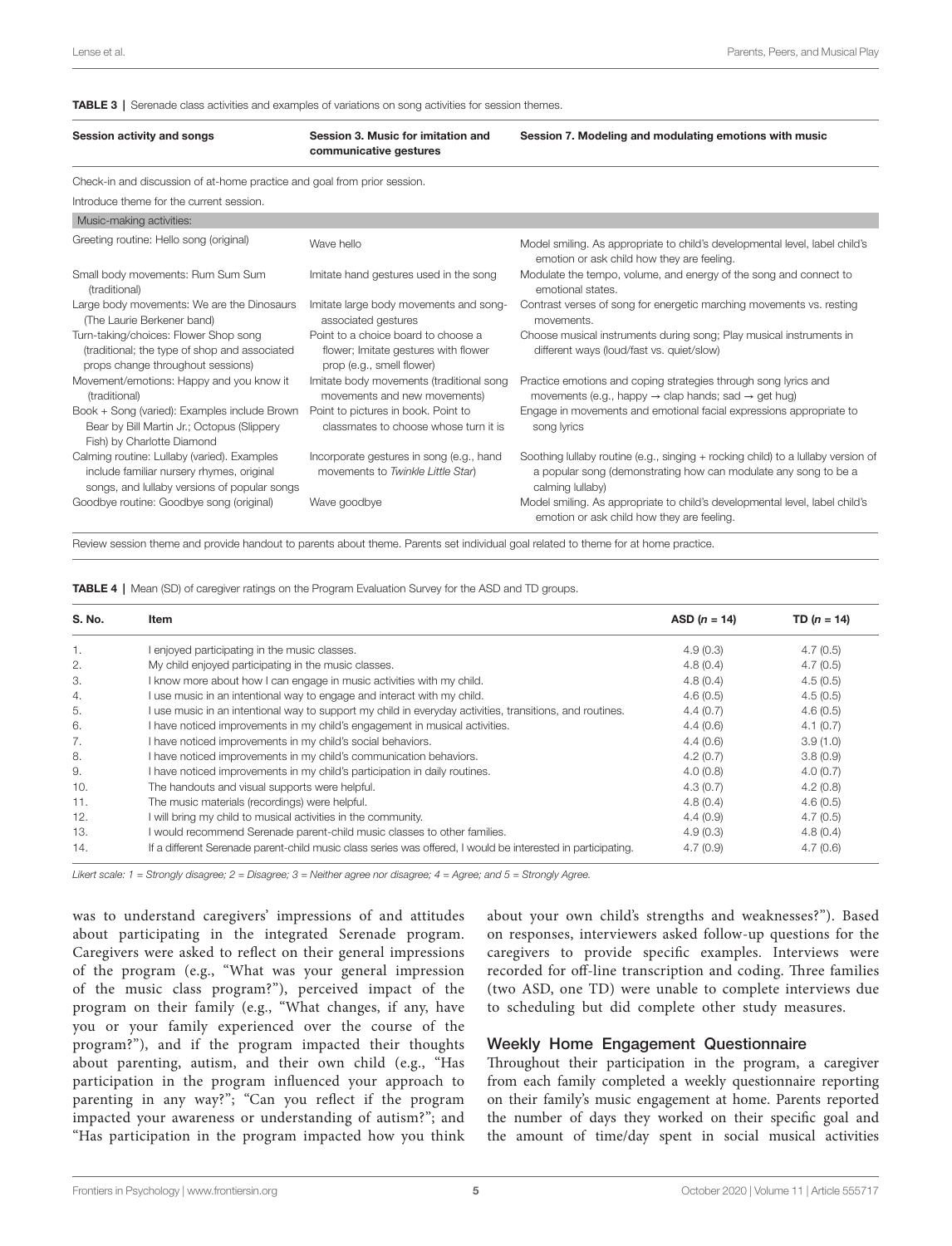(i.e., musical activities with another person), as well as completed a yes/no checklist of 10 reasons why they may have used musical play that week (potential reasons enumerated in **[Table 5](#page-5-0)**).

#### Children's Class Engagement

Children's engagement in class was coded using a 5-s momentary coding scheme from videos of the first, middle, and last class session for each child (typically the first, fifth, and tenth sessions but the next closest session was coded in the case of absences). For each interval, children's behavior was scored hierarchically as actively engaged [overt movement activity (e.g., singing, song-related hand gestures) while attending to class members/ activities], facilitated engaged (parent or RA physically prompting child's movement while child attending to class members/ activities), passively engaged (no overt movement but attending to class members/activities), unengaged (child not attending to class including off-task behavior), and disruptive (e.g., screaming). Uncodable intervals (e.g., child not visible on video) were also noted. Attention was determined based on children's activity-related movement and/or gaze direction as appropriate to the code. Engagement was coded for six of the eight song activities. Engagement was not coded during the book singing activity because changes in the book and book-related activities across sessions could have biased engagement coding (e.g., familiarity of text/lyrics and differing amounts of movements associated with different books). Engagement was also not coded during the lullaby activity since children were not expected to sing or move for the lullaby. Proportion of time in each engagement state was calculated as number of intervals in each engagement state (active, facilitated, passive, unengaged, and disruptive) divided by number of total codable intervals across the six coded song activities. Videos were coded by three RAs. Around 13% of participants were coded by a second RA for reliability (ICC's: active: 0.936; facilitated: 0.947; passive: 0.836; unengaged: 0.875; and disruptive: 0.723).

#### Data Analysis Interview Coding and Analysis

Coding drew upon a thematic analysis approach ([Braun and](#page-11-8)  [Clarke, 2006](#page-11-8)) based on the overarching research goal of

<span id="page-5-0"></span>TABLE 5 | Average (SD) proportion of weeks families of children with ASD and TD engaged in musical activities for a given reason at home during their 10-weeks of participation in the Serenade program.

| Reason                                        | ASD $(n = 14)$ | TD $(n = 14)$ |
|-----------------------------------------------|----------------|---------------|
| Social games                                  | 82.6% (16.2%)  | 77.0% (19.8%) |
| Soothe child*                                 | 68.6% (28.2%)  | 33.6% (25.3%) |
| Transitions (switching to a new activity)     | 57.6% (27.5%)  | 63.1% (26.8%) |
| Distraction                                   | 57.0% (28.8%)  | 56.2% (27.9%) |
| Attract attention®                            | 48.7% (34.5%)  | 17.6% (24.6%) |
| Communication*                                | 66.1% (25.9%)  | 33.6% (24.8%) |
| Nighttime routine                             | 50.9% (40.2%)  | 31.3% (32.4%) |
| Daily living routines (e.g., getting dressed) | 50.6% (34.9%)  | 66.1% (25.5%) |
| Pretend/Imaginative play                      | 29.8% (27.6%)  | 32.6% (27.3%) |
| Positive reinforcement                        | 22.5% (17.2%)  | 29.7% (26.5%) |
|                                               |                |               |

\* *Significantly greater in ASD than TD.*

understanding elements of the parents' experiences that relate to community participation, integration, and family well-being. Such coding is an iterative approach that involves re-reviewing transcripts as codes emerge. First, all interview transcripts were reviewed to gain familiarity with their content. One researcher then reviewed the transcripts line-by-line and labeled all relevant lines with specific codes as appropriate to the research goal. The initial coder and a second researcher then organized all codes and examined codes for the sample as a whole as well as by diagnostic group to search for codes that grouped together. Codes were then collated into five relevant themes. For example, initial coding identified specific behavior strategies that families employed; these were then combined under a general theme of "Parenting Strategies." The two researchers then reviewed these themes against the transcripts and independently coded whether each theme was represented in each interview transcript. In cases of disagreement (8% of the 125 codes), the researchers discussed and refined the themes and came to consensus. Themes were named and reviewed with regard to their relationship to community integration and family well-being throughout the process as appropriate to the iterative process.

#### Home Engagement Questionnaire, Program Evaluation Survey, and Child Class Engagement Coding Analyses

Descriptive measures of caregiver and child program receipt were examined. We summarized measures of at-home music engagement as grand median of days families practiced their goal per week; grand median of time families spent in social musical activities per day [medians were used for these metrics because these items were scored from binned numbers of days (e.g.,  $0$ , 1-2, and 3-4 days)]; mean number of reasons why families used music each week, and mean percent of weeks they used music for specific purposes. We also provide individual item ratings on the parent evaluation survey. For children's class engagement, we focused analysis on children's active engagement during class (i.e., child singing or completing song-associated movements while attending to the class members/activities). We conducted repeated measures ANOVA to examine differences in children's active class engagement over time by diagnostic group. Given the small sample size, we consider any statistical findings to be exploratory and we present them here to complement the parent interview information.

## RESULTS

The five major themes that emerged from the interviews were: (1) positive experience of class participation, (2) awareness and empathy, (3) family connections, (4) parenting strategies and skill learning, and (5) perceived changes in child behavior. Below we discuss these themes in more detail including specific examples and similarities and differences in responses from families of children with and without ASD. As relevant, descriptive information of program receipt by caregivers and children (Home Engagement Questionnaire, Program Evaluation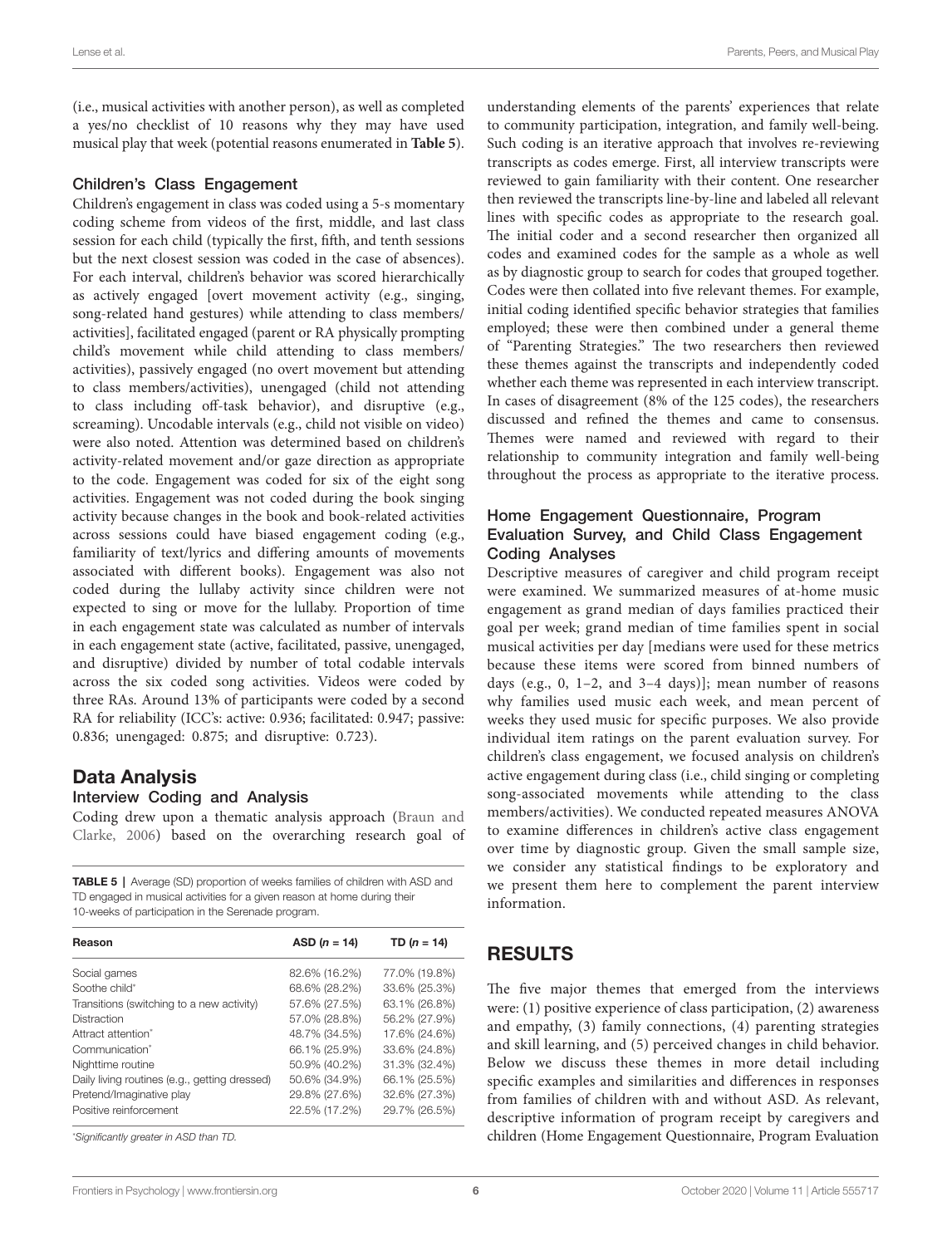Survey, and behavioral coding of children's class engagement), is provided to support the findings from the caregiver interviews.

## Theme 1: Positive Experience of Class **Participation**

All caregivers (25 of 25 interviews) reported on positive aspects of class participation (i.e., their experience during the class itself). Within this theme, two subthemes emerged: (1) the class was fun and supportive and (2) community participation opportunities.

#### The Class Was Fun and Supportive

Caregivers of both children with and without ASD particularly commented on the class being fun, on the supportive environment that met all children at their level, and on the use of routines that helped children become familiar with the activities each week. For examples, caregivers stated:

She [child with ASD] definitely looked forward to it…. that's the most positive thing for us [ASD caregiver]

And it was easy, that was the thing. You made it very easy ….everything's challenging,….but it [the music class] was very autistic-friendly, it was music-friendly, it was family friendly [ASD caregiver]

I think it was a place where all of the children grew to be very comfortable and looked forward to coming to, which speaks volumes about how it was handled there. Even when they weren't doing what was asked of them, they were responded to positively, which was good for everybody. [TD caregiver]

These qualitative findings were also corroborated by program evaluation survey data where caregivers reported that both caregivers and children enjoyed the class experience (**[Table 4](#page-4-1)**).

#### Community Participation Opportunities

Creating an environment that is supportive and enjoyable for all families may be reinforcing and increase families' willingness to participate in this and other integrated community experiences. This is evident from responses on the evaluation survey, in which caregivers of children with and without ASD expressed interest in participating in additional music classes and in attending music activities in the community (**[Table 4](#page-4-1)**). The caregivers also indicated they would recommend the integrated music program to others (**[Table 4](#page-4-1)**). Comments suggested that for caregivers of children with ASD, the integrated music class may have made families more confident about community participation more broadly. For example, one caregiver stated:

Music class has let me see that there's nothing we can't do….yes – we might have to tweak it, yes – we might have do a little extra hand-holding, but there's no reason that he can't participate in everything that a typically developing child can participate in [ASD caregiver]

Caregivers of children with TD became more aware of considering integrated opportunities when deciding on community activities. For example, one caregiver of a child with TD stated, "I would definitely want to do [integrated community activities]. I never thought about it before."

## Theme 2: Awareness and Empathy

A second theme directly addressed the integrated group participation aspect of the class with caregivers commenting about interactions with other families (9 of 12 ASD; 12 of 13 TD). Three sub-themes emerged as both caregivers of children with (1) TD and (2) ASD expressed sensitivity to the challenges of parenting but in different regards, and they also (3) discussed how the class impacted their children.

#### Caregivers of Children With TD

Many caregivers of children with TD spoke candidly about learning about the experiences of children with ASD and their parents and reported increased empathy due to this interaction. For example, one caregiver stated, "I don't have much experience with kids with ASD….I feel like it may have increased my sensitivity in a good way." [TD caregiver] Another caregiver of a child with TD commented, "It makes me realize I'm not going to judge anyone anymore because you don't know what their kid is dealing with or the parent's dealing with."

Many caregivers of children with TD expressed a greater awareness of the variability of presentations in ASD following exposure to children at different levels of functioning and communication. For example:

I had very little exposure previously. Never really that close of interaction with kids with autism. My wife's cousin is on the spectrum but not as severe as the kids in the class. [TD caregiver]

I think my mouth sort of dropped when mom of [child with ASD] was like 'oh he's in this therapy, this therapy, this therapy.' I never would have picked up on that. [TD caregiver]

Some TD caregivers also spoke about increased awareness of opportunities to support families of children with ASD through the process of having actual interaction experiences. For example, a caregiver commented,

being in an inclusive [integrated] class like that gives you an opportunity to see how you could [be] helpful and to see what they're dealing with…. I think it takes a little bit of the fear out of it and it becomes a lot more realistic…where just being able to witness it and experience it helps you figure out how you can help somebody else….you don't really know until you're around somebody. [TD caregiver]

And the little pieces but wanting to celebrate, because I feel like I saw some of the progress with the kids in their involvement [in the music class]. I knew that the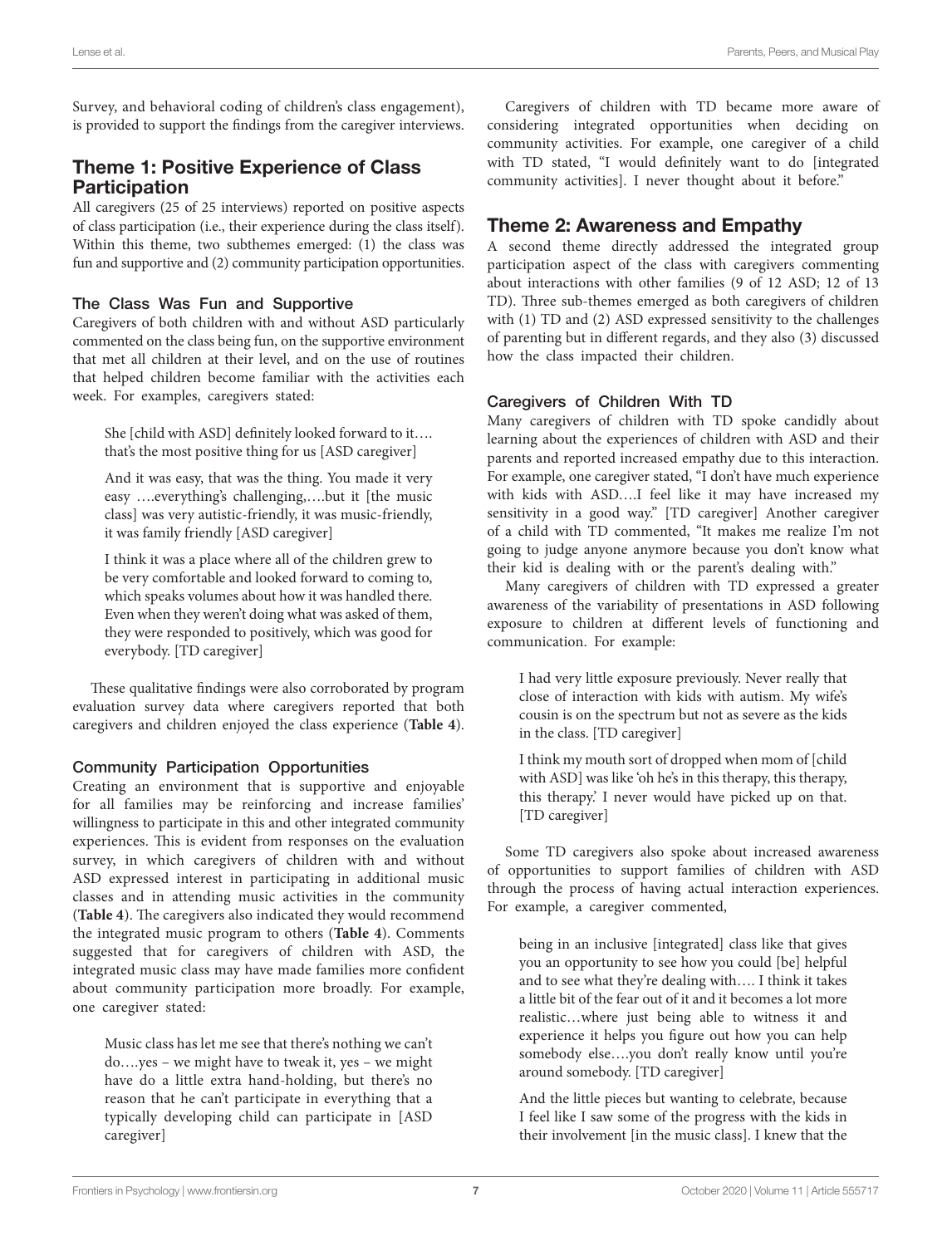parents were working really hard at home. The celebratory difference and [to] see [children with ASD] respond differently from the first class to the last. [TD caregiver]

For the caregivers of children with TD, the shared experiences of group music making (which might require various facilitating or prompting techniques) and working on musical goals to support their children's behavior seemed to lead to an overarching identification as parents working to engage with their children. For example, one caregiver stated, "It was nice because I got to see parents struggling with the same things I was struggling with…we're all in this together, trying to raise good kids" [TD caregiver]. Additionally, a caregiver of a child with TD who joined a commercially available class following participation in Serenade felt that in the integrated program, "there was just a lot more understanding and working together to help each person." Another caregiver summarized the experience as, "Being in a group I guess that is accepting of you and your child reinforces your ability as a parent" [TD caregiver].

#### Caregivers of Children With ASD

In contrast, caregivers of children with ASD generally commented that raising a child with ASD had made them more sensitive to and empathetic about parenting and that they recognized this dynamic during the music class. For example, one caregiver of a child with ASD stated, "I'd say I considered [parenting] in the course of the class… I'm much more understanding in that situation, and I noticed that in the music class." Another said,

Having a child with autism has in general changed how I perceive other parents' behaviors…it just kind of reaffirmed that I'm much more empathetic or understanding of how parents are interacting with their children [ASD caregiver]

#### Children With and Without ASD

Caregivers of children with TD and ASD both valued their child having peer interactions during the class. Some caregivers of children with ASD liked having a place where their child "is not going to stand out" and were able to interact with other children with ASD as well as learn from the peers with TD. For example, one caregiver stated, "[that] was a really good part for her, to see what the other kids were doing" [ASD caregiver].

Caregivers of children with TD also valued their child having an integrated experience. One caregiver of a child with TD commented that the best part was how "the other kids were really trying to help [child with ASD]." Another reported:

Having a mixed group – some people see it as a disadvantage, and I see it as a positive thing – kids with ASD and typical kids….I think it's something good for my child to be exposed to differences and to be able to accept those differences. [TD caregiver]

## Theme 3: Family Connections

Many caregivers related that the class facilitated a sense of bonding or connection with their child (8 of 12 ASD; 6 of 13 TD). Two sub-themes emerged related to (1) parent-child connections and (2) musical activities with other family members.

#### Parent-Child Connections

Participating in the class helped caregivers to develop a shared activity with their child that they could use to intentionally engage with each other during class and through at-home practice.

It was nice to have a weekly hour where it was dedicated for very intentional play with [son], and I've appreciated that more where you can sit down and play and engage with him more rather than do a million things around the house while he's playing. Emphasizing the importance of intentional play with your child is helpful, helps you understand the importance of it. [TD caregiver]

The family connections may have related to Theme 4 of parenting strategies and Theme 5 of perceived changes in child behavior (below) as caregivers sometimes reported more confidence in interacting with their child. For example, one caregiver stated, "It's [child's] way of letting us come into his world and…share part of that" [ASD caregiver]. Several mothers of children with ASD indicated that the program provided bonding and learning opportunities for their spouses since the fathers typically were not involved in their child's therapies. One mother commented that with the music, the "[father] was more willing to be close to [child]... That was helpful as a family." Another mother stated, "For [husband], it was huge because it was time he had to spend with [son]…[Husband] feels more confident" [ASD caregiver].

#### Musical Activities With Other Family Members

Caregivers also reported sharing the musical activities with non-attending family members like siblings or grandparents leading to additional family interaction opportunities.

It was family friendly…it's something that somebody easily – his dad, his grandpa, everybody that even wasn't there in the class they picked up on very easily. [ASD caregiver]

[Child with ASD] kind of interacts with [younger TD sister] a little bit when we do the dancing or the songs... [sister says]'come on brothers' and then she'll try to sing or to dance with him. [ASD caregiver]

These interview responses were consistent with caregivers' reports on their weekly Home Engagement Questionnaires, whereby families' program engagement extended to their at-home musical interactions with their child. On the weekly Home Engagement Questionnaire, caregivers reported that their child engaged in social musical activities (e.g., with parent or other family members) approximately 20–30 min per day in the ASD group and 10–20 min per day in the TD group.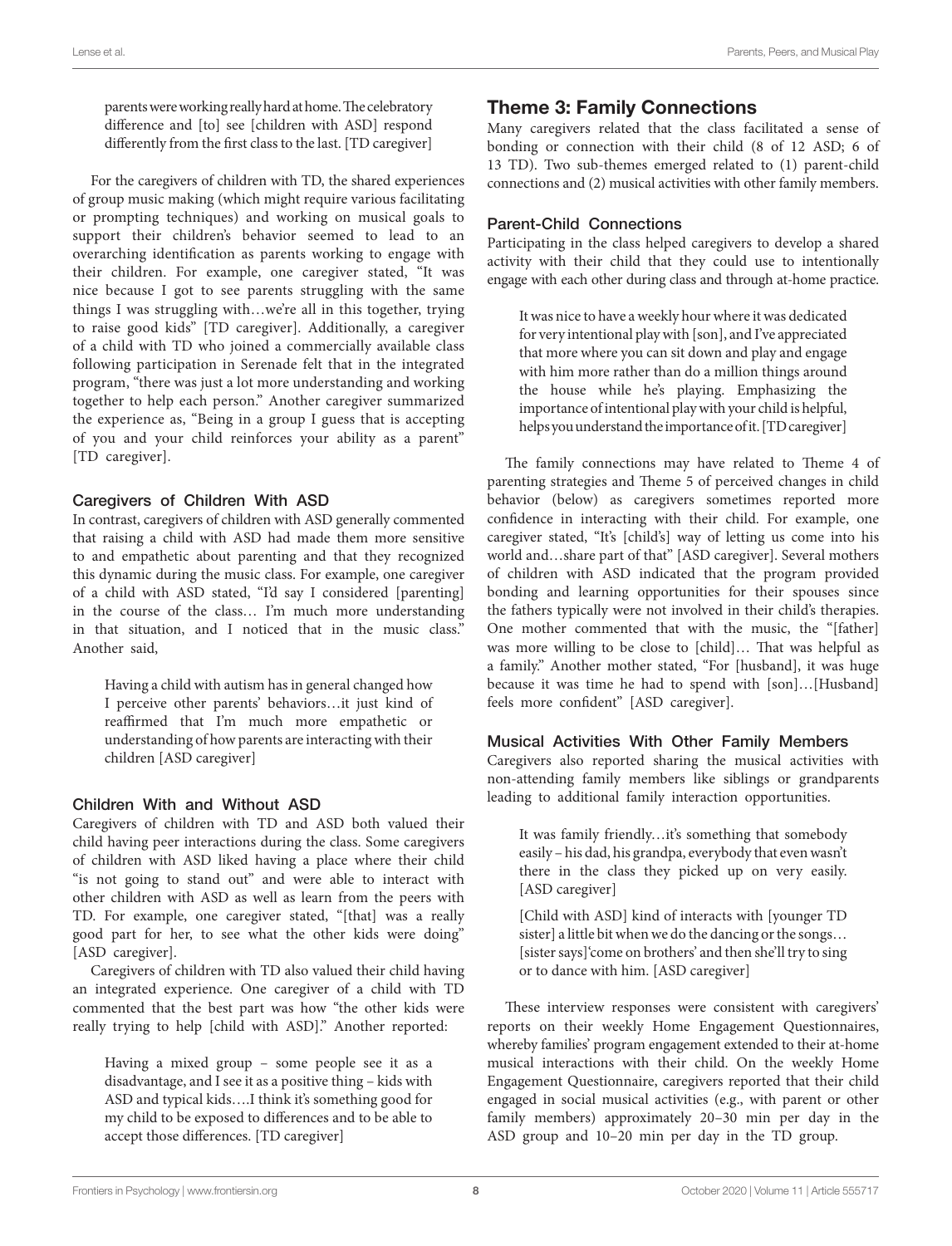# Theme 4: Parenting Strategies and Skill Learning

An additional major theme from the interviews was caregivers learning and applying specific strategies for supporting their child's behavior due to class participation (24 of 25 interviews). Two subthemes emerged, including (1) music-based parenting strategies and (2) generalization of parenting strategies.

## Music-Based Parenting Strategies

Compared to many commercially available programs that focus on musical development, Serenade is explicit about caregivers learning and practicing different parenting skills through weekly musical goal assignments for at-home practice, handouts about strategies, modeling techniques in class, and discussion and feedback during class. The interviews demonstrated that caregivers of children with TD and ASD were receptive to learning and applying music-based strategies for supporting their child's behavior. Many of the strategies endorsed by caregivers during the interviews involved their incorporation of music for specific purposes typically through the use of parent song.

It just wasn't about music, it was about transitioning, about cleaning up, about bedtime, you know, routines…. stuff that for a typical child might have a few challenges, but for an autistic child, a simple task like sitting down to dinner can be really rough [ASD caregiver]

You can extract things from any song and turn into a game, it really gets them moving and motivating instead of a battle of will, which sometimes it can be. [TD caregiver]

I feel like it's been good for me to think a little more creatively how I can motivate him using music or just redirecting him with music, or as a reward. I wouldn't have thought about using music specifically. [TD caregiver]

These interview findings are consistent with caregivers' responses on the weekly Home Engagement Questionnaire. Throughout their time in the program, caregivers reported working on the specific goal they set 4–5 days per week in the ASD group and 3–4 days per week in the TD group. Moreover, caregivers reported using musical activities for an average of 5.7 (2.0; ASD group) and 4.9 (1.6; TD group) reasons each week. Caregivers of children with ASD and TD reported frequently using music for social engagement, daily living routines (e.g., as part of brushing teeth or getting dressed), transitions (changing from one activity to another), and distraction (e.g., singing in car). Compared to caregivers of children with TD, caregivers of children with ASD more frequently used musical activities for soothing purposes ( $t_{26}$  = 3.78,  $p$  < 0.001), communication goals  $(t_{26} = 3.38, p = 0.002)$ , and to attract their child's attention  $(t_{26} = 2.77, p = 0.01;$  **Table 5**). On the program evaluation survey (**[Table 4](#page-4-1)**), caregivers of children with ASD and children with TD reported that they knew more about how to engage in musical activities and used music in intentional ways to interact with and support their child.

# Generalization of Parenting Strategies

One of the rationales of the Serenade curriculum is that the music-based parenting strategies are specific and concrete, but that over time, caregivers expand beyond the music-based activities to utilize the techniques more broadly in their interactions. Thus, the curriculum ties the music-based strategies to broader principles for supporting children's behavior through the use of evidence-based supports and strategies such as visuals, social stories, prompting, and behavioral reinforcement [\(Wong et al., 2015](#page-13-1)). These techniques are not unique to a music class, but many caregivers of children with TD and ASD reported becoming familiar with these strategies through them being modeled and discussed in the music class and they saw how they could use them in other aspects of their daily lives.

I think a huge thing was, [music class] was our first experience with visual schedules, which was huge for him. We use it daily, preparing him for new preschool. We are showing him pictures where he is going to meet and what he is going to do. [ASD caregiver]

The strategies that were used in the class were helpful for parenting period, whether autism or typically developing. [TD caregiver]

# Theme 5: Perceived Changes in Child Behavior

Changes in the child's behavior were another common theme through the interviews, though this was more frequently mentioned by caregivers of children with ASD (10 of 12 interviews) than caregivers of children with TD (6 of 13 interviews), and it is important to emphasize that changes are based upon caregivers' perceptions. Changes in behavior typically related to musical behaviors or social communication or play skills that emerged during song activities (both at home and in class). A parent of a child with ASD commented, "He speaks more, I mean he interacts and waves more. Gives more eye contact, especially when you start singing the song. He recognizes it and focuses." A parent of a child with TD mentioned, "At home he's always "playing" music class. He's taking his guitar, taking out the ukulele and say hello to everybody and even the stuffed toys. We just feel like he just blossomed too."

As this was a new experience for the families and since caregivers were introduced to parenting skills during the program, it is possible that perceived changes were due to the novel experience and changes in parental behavior or parent-child interactions. Additionally, for many caregivers of children with ASD, this was the first time they saw their child around other children. Even for those attending preschool, caregivers did not necessarily get to see their child interact with others in that setting and thus, they were able to see many skills they did not know the child had. For example, one caregiver of a child with ASD commented, "With some of the interactive pieces in the class…seeing her do things, things I didn't realize she was capable of." Another mentioned,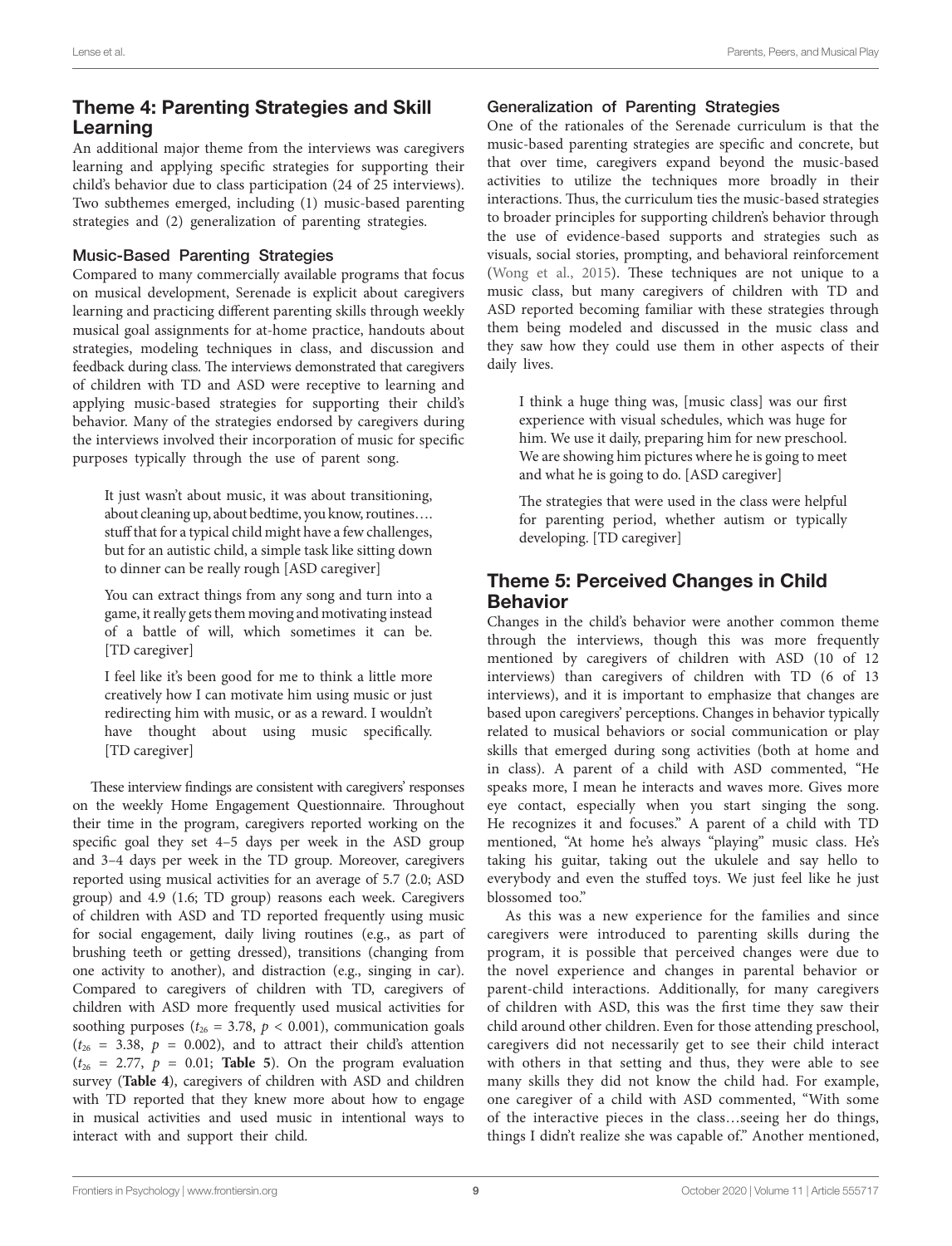"I've never seen him…repeat gestures like that, so to just all the sudden do it was just incredible."

These caregiver impressions are supported by the behavior coding of children's engagement during class sessions (**[Table 6](#page-9-0)**). Children with ASD and children with TD were primarily passively engaged in the class (i.e., attending to class members/ activities but not using overt motor movements/singing). However, both children with ASD and TD increased their active engagement (attending while also actively singing/songassociated movements) in the class over time  $[F<sub>2.52</sub> = 14.109,$  $p < 0.001$ , partial  $\eta^2 = 0.352$ ; There was no effect of diagnosis  $(F_{1,26} = 2.895, p = 0.101,$  partial  $\eta^2 = 0.100$ ) or time  $\times$  diagnosis interaction ( $F_{2,52} = 0.594$ ,  $p = 0.556$ , partial  $\eta^2 = 0.022$ )]. Thus, children generally attended to class activities and, over time, increasingly completed song-associated movements perhaps due to increased familiarity and comfort with class activities. The interviews suggest that caregivers were attuned to their children's increased engagement in the class activities.

## **DISCUSSION**

In the current study, we examined family experiences of participation in Serenade, a 10-week integrated parent-child music class program that is designed to promote social engagement and positive behavior in children with and without ASD through the use of parent training and peer integration in a musical play context. Five common themes emerged from interviews with families of children with and without ASD who participated in Serenade. These themes included (1) positive experiences and community participation, (2) awareness and empathy, (3) family connections, (4) parenting skills, and (5) children's behavior. These findings from families of children with and without ASD suggest that integrated parent-child music classes may be a viable forum for increasing community participation and well-being of families of children with ASD, and that the integrated context may benefit both families of children with ASD and families of children with TD.

This study is unique because Serenade provides integrated community participation for children with ASD and their parents. A group music-based program was selected as the forum for participation because of the ecological validity of parent-child music classes and the interest in music displayed by children with and without ASD. Caregiver's feedback about their experience in the program directly and/or indirectly aligned with the principles of the PRESS-Play framework [\(Lense and Camarata, 2020](#page-12-24)):

the musical activities provided positive (reinforcing) opportunities for parents and children to share attention with each other while engaging in natural social play activities. Children increased active engagement in music session activities and parents learned to employ music-based parenting strategies, both likely supported by the predictability of the musical routines. Caregivers reported using music at home with their child for a variety of reasons including social play routines, emotion regulation, and to support specific behaviors. A growing body of qualitative and quantitative literature examines group musical experiences as a medium for targeting community engagement, participation, and well-being for the general public as well as clinical populations [\(Pearce et al.,](#page-12-35)  [2015](#page-12-35); [Lee et al., 2016](#page-12-36); [Perkins et al., 2016](#page-12-37), [2018;](#page-12-30) [Weinberg and](#page-12-38)  [Joseph, 2017\)](#page-12-38). Integrated community participation opportunities such as group music-making activities may impact well-being through creating positive emotional experiences for participants and decreasing negative attitudes or stigma from other community members.

Feedback from families of children with TD and ASD in the current study was generally consistent with that provided by adults with TD and adults with medical or mental health difficulties participating in other types of group music making (e.g., community choirs or drum circles). For example, prior studies found that group musical activities were associated with increased well-being, social connection and meaning ([Williams](#page-13-2)  [et al., 2012;](#page-13-2) [Pearce et al., 2015](#page-12-35); [Lee et al., 2016;](#page-12-36) [Perkins et al.,](#page-12-37)  [2016;](#page-12-37) [Weinberg and Joseph, 2017](#page-12-38)), feelings of accomplishment, and increases in positive and decreases in negative emotions [\(Lee et al., 2016;](#page-12-36) [Fancourt and Perkins, 2018](#page-12-39); [Perkins et al.,](#page-12-30)  [2018\)](#page-12-30). Such constructs have also recently been examined within parent-child group music experiences. In focus groups with women with vulnerability to postnatal depression participating in a parent-infant music class, mothers reported increased positive emotions (for both parent and baby), feelings of accomplishment (learning new skills), and enjoyment in group participation [\(Perkins et al., 2018\)](#page-12-30). Such experiential data are corroborated by ratings of increased parent-infant closeness, decreases in negative emotions, and decreases in cortisol in mothers participating in parent-infant music class vs. non-music play classes ([Fancourt and Perkins, 2018](#page-12-39)). The current study extends these findings to both families of children with TD and ASD participating in an integrated music class.

Examining community participation through parent-child experiences is consistent with the increasing recognition of the need to consider parent and family outcomes such as emotional well-being, parenting efficacy and stress, and the

<span id="page-9-0"></span>

|  | TABLE 6   Proportion of time in each engagement state across an early, middle, and late class session for the ASD and TD groups [mean (SD)]. |
|--|----------------------------------------------------------------------------------------------------------------------------------------------|
|  |                                                                                                                                              |

|             | $ASD (n = 14)$ |               |            | TD $(n = 14)$ |               |            |
|-------------|----------------|---------------|------------|---------------|---------------|------------|
|             | Early          | <b>Middle</b> | Late       | Early         | <b>Middle</b> | Late       |
| Active      | 0.11(0.10)     | 0.18(0.13)    | 0.22(0.12) | 0.18(0.15)    | 0.27(0.15)    | 0.28(0.14) |
| Facilitated | 0.12(0.11)     | 0.12(0.09)    | 0.09(0.07) | 0.15(0.14)    | 0.07(0.07)    | 0.05(0.07) |
| Passive     | 0.65(0.11)     | 0.61(0.12)    | 0.61(0.17) | 0.64(0.16)    | 0.61(0.13)    | 0.65(0.13) |
| Unengaged   | 0.12(0.10)     | 0.09(0.14)    | 0.06(0.10) | 0.02(0.12)    | 0.03(0.04)    | 0.01(0.02) |
| Disruptive  | 0.01(0.02)     | 0.01(0.01)    | 0.03(0.06) | 0.0(0.0)      | 0.00(0.01)    | 0.00(0.01) |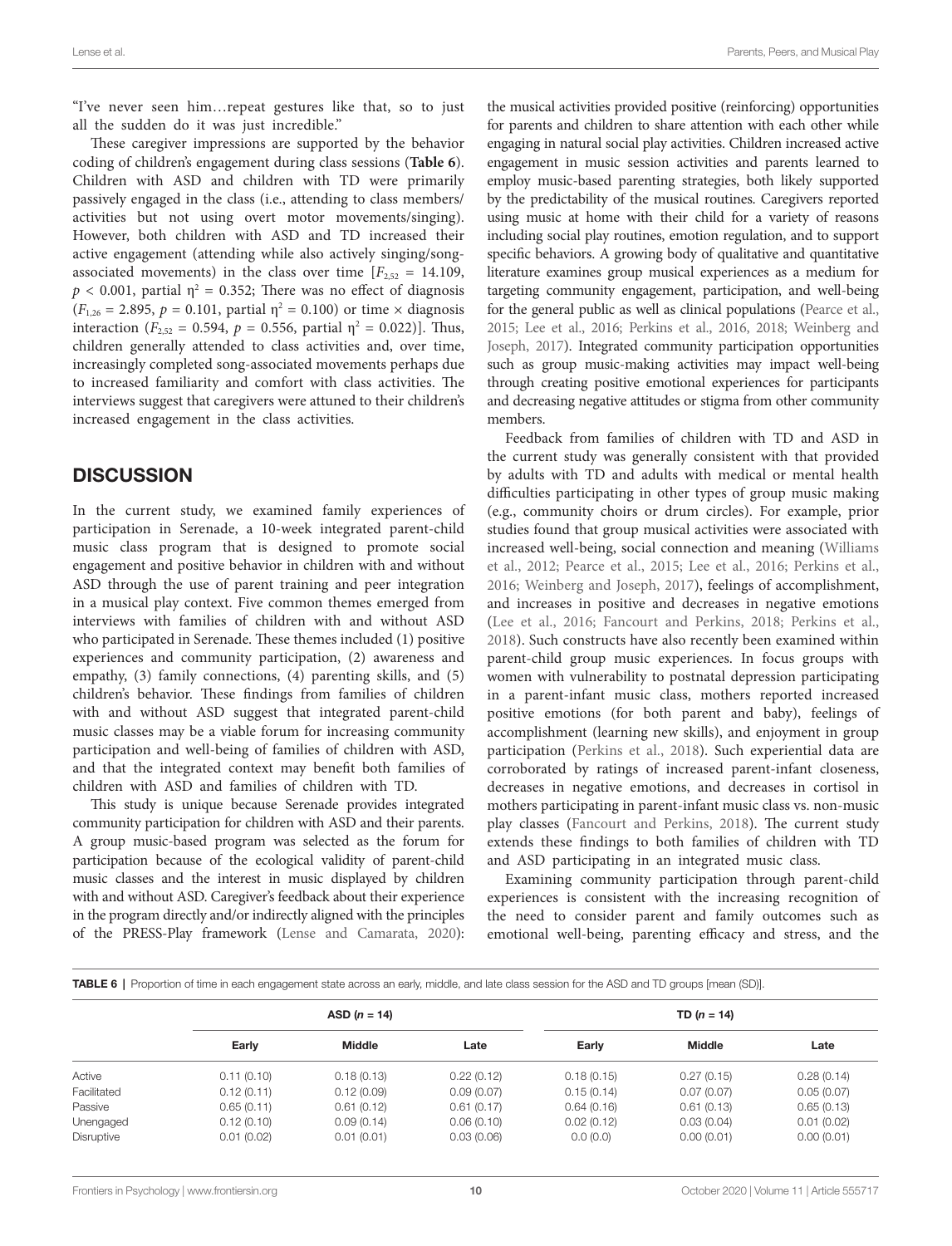parent-child relationship for families of children with ASD ([Karst and van Hecke, 2012\)](#page-12-7). The themes that emerged from parent interviews of both families of children with TD and ASD in the current study suggest that community participation in an integrated parent-child music class supports family wellbeing in alignment with frameworks such as the PERMA model ([Seligman, 2011\)](#page-12-40). According to the PERMA model [\(Seligman,](#page-12-40)  [2011](#page-12-40)), well-being involves positive emotion, engagement, positive relationships, meaning, and accomplishment.

In regard to positive emotion, families frequently focused on the "fun" experience of class for both parent and child. Such positive experiences are important in order to reinforce the experience of integrated community participation for parents of children with ASD and TD. In regard to engagement, some families of children with ASD mentioned that they would not have signed up for a general parent-child music class but that the supports in the Serenade program, and the knowledge that it was for children functioning across a spectrum of abilities, made them comfortable in engaging with this new experience. At the same time, families of children with TD also appreciated the classroom supports that helped all children (including children with TD) engage in the program, suggesting that community programs should incorporate such supports to facilitate engagement of all children and families. Engagement was also reflected *via* parents' reports of home practice of parent-child music activities and behavior coding demonstrating that children generally attended to class members/activities and increased their overt singing/song-associated movement activity over time.

Two of the themes reflected relationships including relationships within families and between families in a class. There were a relatively high proportion of fathers who attended the program, particularly for families of children with ASD. This was likely in part due to scheduling (four of the six classes met on weekends) but may also speak to a potential opportunity for community music programs to serve as a vehicle for father-child interaction. Caregiver responses addressed the accessibility of program activities such that the music activities and strategies could be shared with other (non-attending) family members, consistent with the ubiquity of musical activities in parent-child and sibling interactions [\(Politimou et al., 2018;](#page-12-23) [Cirelli et al., 2020](#page-11-6)). In a prior focus group of four families of children with ASD participating in a group music therapy class, the parents also commented on the value of having a whole family activity ([Allgood, 2005\)](#page-11-9). Parents of children with ASD report that participating in individual family-centered music therapy supports their parent-child relationship ([Thompson, 2014](#page-12-41); [Thompson et al., 2014](#page-12-28)).

The development of relationships across families was also an integral part of the experience and appears to have developed through the shared experiences of both music making and working on music-based behavioral goals. Such intergroup relationships may be important for reducing negative attitudes ([Allport, 1954](#page-11-5)), which are a barrier to participation [\(Gray,](#page-12-10)  [2002;](#page-12-10) [Howell and Pierson, 2010;](#page-12-11) [Anaby et al., 2013](#page-11-3)). These relationships may also have contributed to a sense of meaning as families spoke about empathy for their own and others'

children as well as the experiences of parents. Anecdotally, class RAs observed that when children demonstrated specific skills in a session for the first time (e.g., waving during a hello song), this was frequently recognized and socially reinforced by all class parents (e.g., clapping, cheering, and smiling at the child and his/her caregiver).

Relatedly, families reported a sense of accomplishment in regard to their child demonstrating specific skills in the class or in using skills at home. These included musical and non-musical skills and were mentioned by caregivers of both children with TD and ASD. These caregiver impressions were supported by behavior coding indicating that children increased their active engagement in class activities over time. While any objective effects of Serenade participation on children's musical or non-musical skills outside of the music class is beyond the scope of this paper, any changes would likely relate to family practice at home and not merely attending a once-per-week program. Therefore, it is noteworthy that parents embraced the musicbased parenting strategies and expressed accomplishment in their own parenting skills based on the techniques they practiced in the program. Prior studies have reported increased social behaviors, such as joint attention and turn-taking in young children with ASD during individual music therapy with a clinician [\(Kim](#page-12-25)  [et al., 2008](#page-12-25)) and in school-aged children with ASD during a music therapy social skills group ([LaGasse, 2015\)](#page-12-27) while the impact of individual music therapy on social skills outside of therapy sessions is mixed ([Bieleninik et al., 2017;](#page-11-10) [Sharda et al.,](#page-12-42)  [2019\)](#page-12-42). Future studies could further investigate how specific parent strategies within music classes (e.g., facilitation/prompting behaviors) and at home contribute to children's skills both during and outside of music sessions.

The current interviews, reported by parents about their experience, may also shed light on potential impacts, as well as underlying behavioral processes, of music therapy for children with ASD. While there has long been an interest in using music for social skills in ASD, music therapy is currently considered to have an emerging evidence basis by the National Autism Center's (USA) National Standards Project ([National](#page-12-43)  [Autism Center, 2015\)](#page-12-43). Recognizing that there are structural and conceptual differences between specific individualized music therapy approaches and the current parent-child integrated music class, some areas of common focus may be worthwhile for future study. In particular, the current findings support the use of music as a platform for both parent-child and peer interactions and suggest that music therapy studies may want to consider outcomes for parents and peers and not just children with ASD. For example, parents of young children with disabilities including ASD reported improvements in parent mental health following participation in a parent-child music therapy program on a short questionnaire [\(Nicholson](#page-12-44)  [et al., 2008;](#page-12-44) [Williams et al., 2012\)](#page-13-2). Individual music therapy for school-aged children with ASD was associated with improvements in family quality of life [\(Sharda et al., 2018](#page-12-45)). School-age children with TD in an integrated (vs. non-integrated) school music program showed improvements in prosocial emotions in response to a hypothetical bullying scenario of a child with ASD [\(Cook et al., 2018\)](#page-11-11).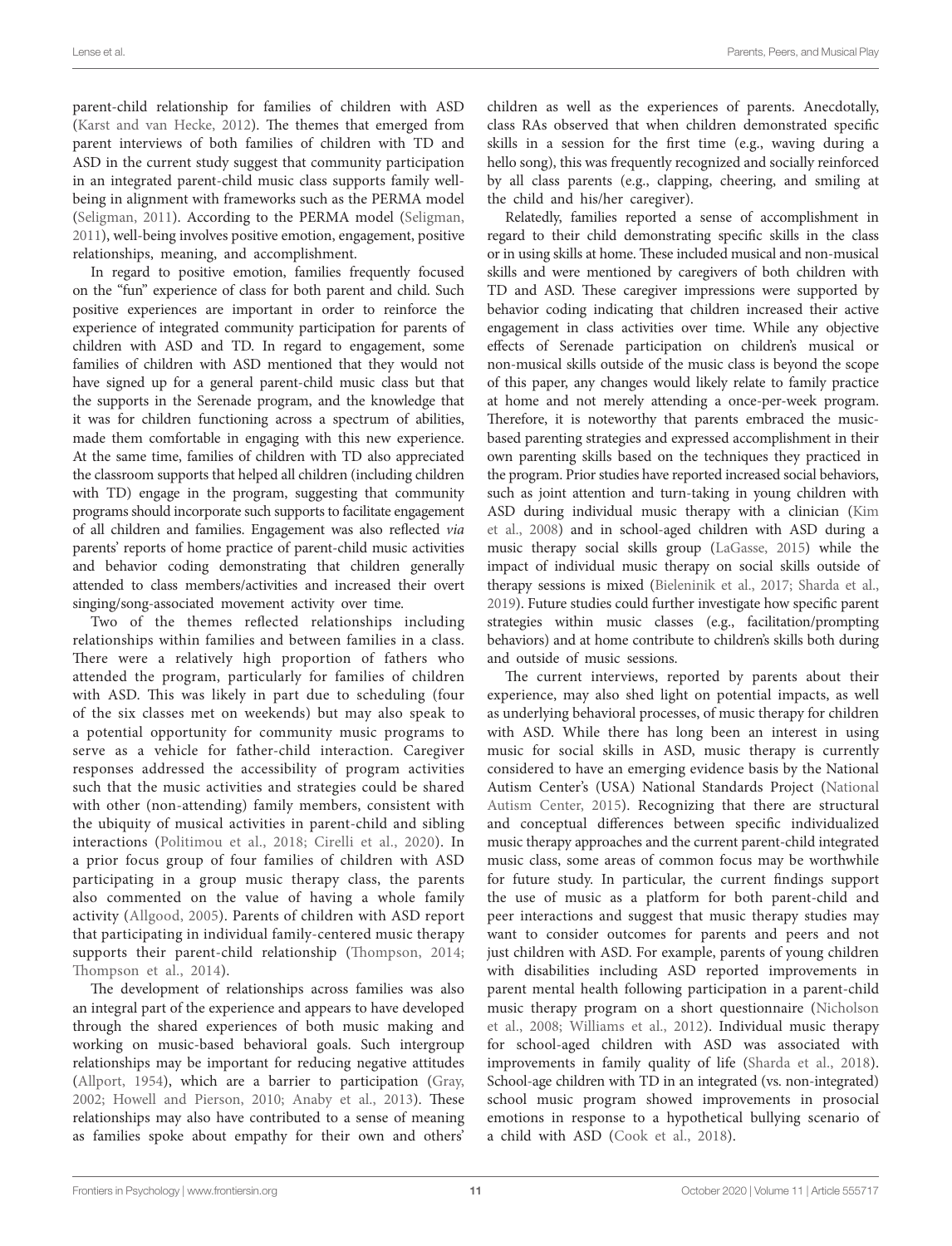Limitations of the current study include the small sample size and relatively high earnings of participating families. Maternal education in particular was higher in families of children with TD than families of children with ASD. Future research will need to include peer families from a wider educational/economic spectrum to examine the generalizability of the experiences of families of children with TD. At the same time, the participating families generally did not have prior experience with children with ASD (e.g., no special educators or therapists). As we only studied one program, we cannot comment on if results are specific to the Serenade program or if other programs – including those that isolated the effects of the music or parent education components – would have similar findings. Nevertheless, the Serenade program's combination of parent-child music class and parent education appealed to both families of children with TD and ASD, which is integral to building an integrated community experience. Indeed, both families of children with TD and ASD requested to continue the program following the research study, suggesting that such experiences promote continued integrated community participation. Future studies can build upon these results by comparing different types of integrated programming and examining long-term attitudes toward and experiences with community participation. The current study suggests it is beneficial to consider experiences that incorporate integration of both parents and children in order to support community participation and family well-being and that parent-child music classes may provide an effective forum for working toward this goal.

## DATA AVAILABILITY STATEMENT

The raw data supporting the conclusions of this article will be made available by the authors, without undue reservation.

## ETHICS STATEMENT

The studies involving human participants were reviewed and approved by Vanderbilt University Institutional Review Board.

#### **REFERENCES**

- <span id="page-11-9"></span>Allgood, N. (2005). Parents' perceptions of family-based group music therapy for children with autism spectrum disorders. *Music. Ther. Perspect.* 23, 92–99. doi: [10.1093/mtp/23.2.92](https://doi.org/10.1093/mtp/23.2.92)
- <span id="page-11-5"></span>Allport, G. W. (1954). *The nature of prejudice*. Reading, MA: Addison-Wesley Publishiing Company.
- <span id="page-11-1"></span>American Psychiatric Association (2013). *Diagnostic and statistical manual of mental disorders*. *5th Edn*. Arlington, VA: American Psychiatric Association.
- <span id="page-11-3"></span>Anaby, D., Hand, C., Bradley, L., DiRezze, B., Forhan, M., DiGiacomo, A., et al. (2013). The effect of the environment on participation of children and youth with disabilities: a scoping review. *Disabil. Rehabil.* 35, 1589–1598. doi: [10.3109/09638288.2012.748840](https://doi.org/10.3109/09638288.2012.748840)
- <span id="page-11-0"></span>Askari, S., Anaby, D., Bergthorson, M., Majnemer, A., Elsabbagh, M., and Zwaigenbaum, L. (2015). Participation of children and youth with autism spectrum disorder: a scoping review. *J. Autism Dev. Disord.* 2, 103–114. doi: [10.1007/s40489-014-0040-7](https://doi.org/10.1007/s40489-014-0040-7)
- <span id="page-11-2"></span>Bauminger, N., and Kasari, C. (2000). Loneliness and friendship in highfunctioning children with autism. *Child Dev.* 71, 447–456. doi: [10.1111/1467-](https://doi.org/10.1111/1467-8624.00156) [8624.00156](https://doi.org/10.1111/1467-8624.00156)

Written informed consent to participate in this study was provided by the participants' legal guardian/next of kin.

## AUTHOR CONTRIBUTIONS

MLe and SB conceived of the study, participated in the design, coordination, and acquisition of data, contributed to analysis, and drafted the manuscript. CL and RP participated in the study design and coordination and acquisition of data. ND participated in data measurement and contributed to analysis. MLy and NG participated in data measurement. AS participated in study design and data acquisition. MF participated in study design and drafted the manuscript. All authors contributed to the article and approved the submitted version.

## FUNDING

This work was supported in part by the National Endowment for the Arts Award #1844332-38-C-18, the Vanderbilt Trans-Institutional Programs Grant, the Program for Music, Mind, and Society at Vanderbilt, the Vanderbilt Kennedy Center, Department of Otolaryngology-Head and Neck Surgery at the Bill Wilkerson Center at Vanderbilt, The Curb Center for Art, Enterprise, and Public Policy at Vanderbilt; the Vanderbilt Brain Institute, the Meharry-Vanderbilt Community Engaged Research Core, Vanderbilt University Office for Equity, Diversity, and Inclusion Seed Grant, the VUMC Faculty Research Scholars Program, and the Creative Bridge Coalition. The content is solely the responsibility of the authors and does not necessarily represent the official views of the National Endowment for the Arts (NEA). The NEA does not guarantee the accuracy or completeness of the information included in this report and is not responsible for any consequence of its use. Use of REDCap was made possible by the Vanderbilt CTSA grant UL1 TR000445 from National Center for Advancing Translational Science/National Institute of Health.

- <span id="page-11-4"></span>Bedell, G. M., Khetani, M. A., Cousins, M. A., Coster, W. J., and Law, M. C. (2011). Parent perspectives to inform development of measures of children's participation and environment. *Arch. Phys. Med. Rehabil.* 92, 765–773. doi: [10.1016/j.apmr.2010.12.029](https://doi.org/10.1016/j.apmr.2010.12.029)
- <span id="page-11-10"></span>Bieleninik, L., Geretsegger, M., Mössler, K., Assmus, J., Thompson, G., Gattino, G., et al. (2017). Effects of improvisational music therapy vs enhanced standard care on symptom severity among children with autism spectrum disorder. *JAMA* 318, 525–535. doi: [10.1001/jama.2017.9478](https://doi.org/10.1001/jama.2017.9478)
- <span id="page-11-7"></span>Borrelli, B. (2011). The assessment, monitoring, and enhancement of treatment fidelity in public health clinical trials. *J. Public Health Dent.* 71, S52–S63. doi: [10.1111/j.1752-7325.2011.00233.x](https://doi.org/10.1111/j.1752-7325.2011.00233.x)
- <span id="page-11-8"></span>Braun, V., and Clarke, V. (2006). Using thematic analysis in psychology. *Qual. Res. Psychol.* 3, 77–101. doi: [10.1191/1478088706qp063oa](https://doi.org/10.1191/1478088706qp063oa)
- <span id="page-11-6"></span>Cirelli, L. K., Peiris, R., Tavassoli, N., Recchia, H., and Ross, H. (2020). It takes two to tango: preschool siblings' musical play and prosociality in the home. *Soc. Dev.* sode.12439. doi: [10.1111/sode.12439](https://doi.org/10.1111/sode.12439)
- <span id="page-11-11"></span>Cook, A., Ogden, J., and Winstone, N. (2018). The impact of a school-based musical contact intervention on prosocial attitudes, emotions and behaviours: a pilot trial with autistic and neurotypical children. *Autism* 23, 933–942. doi: [10.1177/1362361318787793](https://doi.org/10.1177/1362361318787793)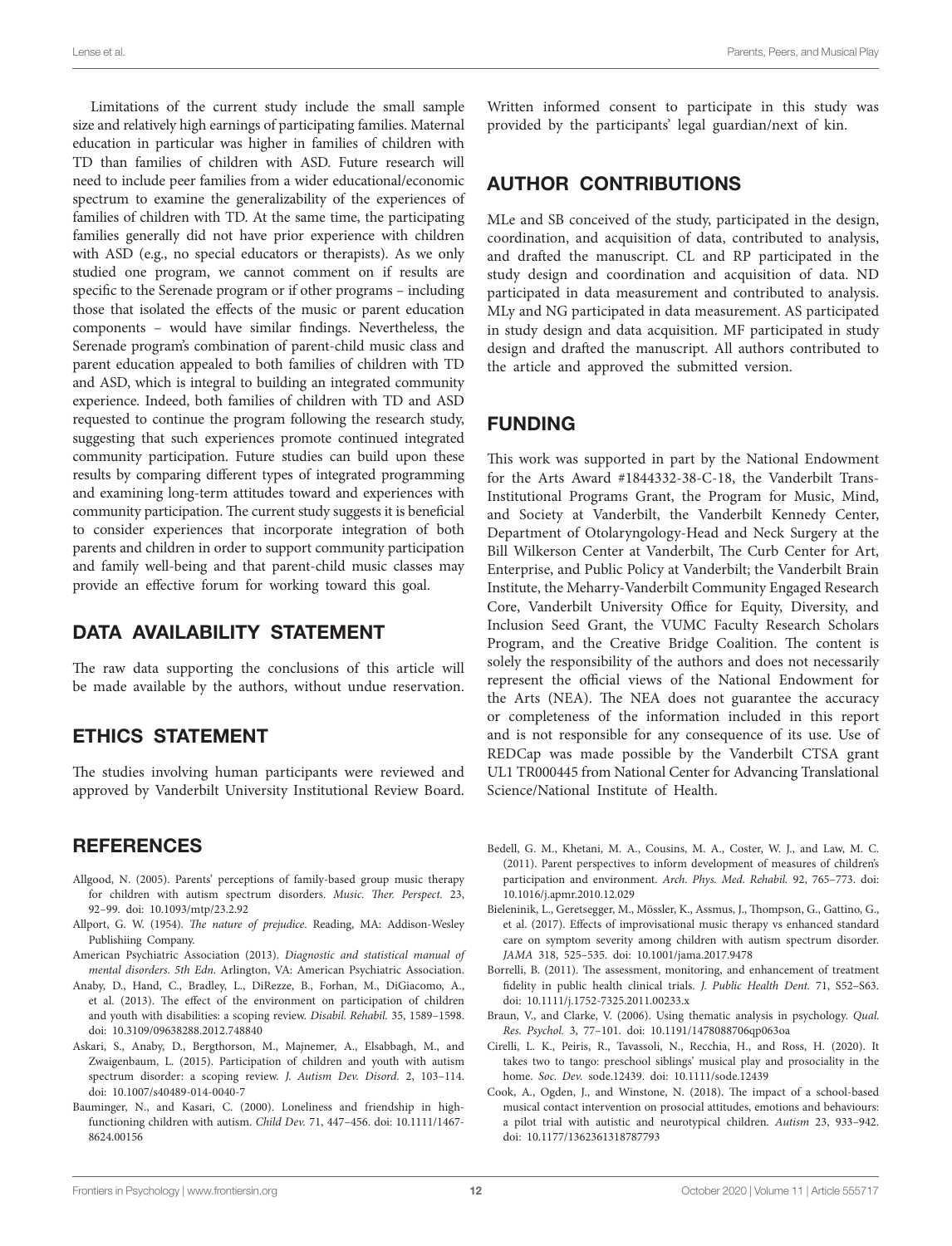- <span id="page-12-14"></span>Copeland, S. R., Hughes, C., Carter, E. W., Guth, C., Presley, J. A., Williams, C. R., et al. (2004). Increasing access to general education. *Remedial Spec. Educ.* 25, 342–352. doi: [10.1177/07419325040250060201](https://doi.org/10.1177/07419325040250060201)
- <span id="page-12-29"></span>Dickie, V. A., Baranek, G. T., Schultz, B., Watson, L. R., and McComish, C. S. (2009). Parent reports of sensory experiences of preschool children with and without autism: a qualitative study. *Am. J. Occup. Ther.* 63, 172–181. doi: [10.5014/ajot.63.2.172](https://doi.org/10.5014/ajot.63.2.172)
- <span id="page-12-20"></span>Dunn, J. (1993). "Sage series on individual differences and development" *Young children's close relationships: Beyond attachment*. *Vol. 4.* Sage Publications, Inc.
- <span id="page-12-2"></span>Dunst, C. J., Bruder, M. B., Trivette, C. M., and Hamby, D. W. (2006). Everyday activity settings, natural learning environments, and early intervention practices. *J. Policy Pract. Intellect. Disabil.* 3, 3–10. doi: [10.1111/j.1741-1130.2006.00047.x](https://doi.org/10.1111/j.1741-1130.2006.00047.x)
- <span id="page-12-9"></span>Dykens, E. M., Fisher, M. H., Taylor, J. L., Lambert, W., and Miodrag, N. (2014). Reducing distress in mothers of children with autism and other disabilities: a randomized trial. *Pediatrics* 134, e454–e463. doi: [10.1542/](https://doi.org/10.1542/peds.2013-3164) [peds.2013-3164](https://doi.org/10.1542/peds.2013-3164)
- <span id="page-12-5"></span>Egilson, S. T., Jakobsdóttir, G., Ólafsson, K., and Leósdóttir, T. (2017). Community participation and environment of children with and without autism spectrum disorder: parent perspectives. *Scand. J. Occup. Ther.* 24, 187–196. doi: [10.1080/11038128.2016.1198419](https://doi.org/10.1080/11038128.2016.1198419)
- <span id="page-12-39"></span>Fancourt, D., and Perkins, R. (2018). The effects of mother–infant singing on emotional closeness, affect, anxiety, and stress hormones. *Music. Sci.* 1:205920431774574. doi: [10.1177/2059204317745746](https://doi.org/10.1177/2059204317745746)
- <span id="page-12-10"></span>Gray, D. E. (2002). "Everybody just freezes. Everybody is just embarrassed": felt and enacted stigma among parents of children with high functioning autism. *Sociol. Health Illn.* 24, 734–749. doi: [10.1111/1467-9566.00316](https://doi.org/10.1111/1467-9566.00316)
- <span id="page-12-34"></span>Gray, C. A., and Garand, J. D. (1993). Social stories: improving responses of students with autism with accurate social information. *Focus Aautisic Behav.* 8, 1–10. doi: [10.1177/108835769300800101](https://doi.org/10.1177/108835769300800101)
- <span id="page-12-18"></span>Hong, S. -Y., Kwon, K. -A., and Jeon, H. -J. (2014). Children's attitudes towards peers with disabilities: associations with personal and parental dactors. *Child Dev.* 23, 170–193. doi: [10.1002/icd.1826](https://doi.org/10.1002/icd.1826)
- <span id="page-12-11"></span>Howell, E. J., and Pierson, M. R. (2010). Parents' perspectives on the participation of their children with autism in sunday school. *J. Relig. Disabil. Health* 14, 153–166. doi: [10.1080/15228961003622302](https://doi.org/10.1080/15228961003622302)
- <span id="page-12-7"></span>Karst, J. S., and van Hecke, A. V. (2012). Parent and family impact of autism spectrum disorders: a review and proposed model for intervention evaluation. *Clin. Child. Fam. Psychol. Rev.* 15, 247–277. doi: [10.1007/s10567-012-0119-6](https://doi.org/10.1007/s10567-012-0119-6)
- <span id="page-12-26"></span>Kern, P., Wolery, M., and Aldridge, D. (2007). Use of songs to promote independence in morning greeting routines for young children with autism. *J. Autism Dev. Disord.* 37, 1264–1271. doi: [10.1007/s10803-006-0272-1](https://doi.org/10.1007/s10803-006-0272-1)
- <span id="page-12-25"></span>Kim, J., Wigram, T., and Gold, C. (2008). The effects of improvisational music therapy on joint attention behaviors in autistic children: a randomized controlled study. *J. Autism Dev. Disord.* 38, 1758–1766. doi: [10.1007/](https://doi.org/10.1007/s10803-008-0566-6) [s10803-008-0566-6](https://doi.org/10.1007/s10803-008-0566-6)
- <span id="page-12-1"></span>King, G., Lawm, M., King, S., Rosenbaum, P., Kertoy, M. K., and Young, N. L. (2003). A conceptual model of the factors affecting the recreation and leisure participation of children with disabilities. *Phys. Occup. Ther. Pediatr.* 23, 63–90. doi: [10.1080/J006v23n01\\_05](https://doi.org/10.1080/J006v23n01_05)
- <span id="page-12-12"></span>Kramer, J. M., Olsen, S., Mermelstein, M., Balcells, A., Liljenquist, K., and Kramer, J. M. (2012). Youth with disabilities' perspectives of the environment and participation: a qualitative meta-synthesis. *Child Care Health Dev.* 38, 763–777. doi: [10.1111/j.1365-2214.2012.01365.x](https://doi.org/10.1111/j.1365-2214.2012.01365.x)
- <span id="page-12-27"></span>LaGasse, A. B. (2015). Effects of a music therapy group intervention on enhancing social skills in children with autism. *J. Music. Ther.* 51, 250–275. doi: [10.1093/](https://doi.org/10.1093/jmt/thu012) imt/thu012
- <span id="page-12-6"></span>Lam, S. -F., Wong, B. P. H., Leung, D., Ho, D., and Au-Yeung, P. (2010). How parents perceive and feel about participation in community activities. *Autism* 14, 359–377. doi: [10.1177/1362361309346558](https://doi.org/10.1177/1362361309346558)
- <span id="page-12-36"></span>Lee, J., Davidson, J. W., and Krause, A. E. (2016). Older people's motivations for participating in community singing in Australia. *Intern. J. Community Music* 9, 191–206. doi: [10.1386/ijcm.9.2.191\\_1](https://doi.org/10.1386/ijcm.9.2.191_1)
- <span id="page-12-24"></span>Lense, M. D., and Camarata, S. M. (2020). PRESS-play: musical engagement as a motivating platform for social interaction and social play in young children with ASD. *Music. Sci.* 3:205920432093308. doi: [10.1177/205920](https://doi.org/10.1177/2059204320933080) [4320933080](https://doi.org/10.1177/2059204320933080)
- <span id="page-12-31"></span>Lord, C., DiLavore, P. C., Gotham, K., Guthrie, W., Luyster, R. J., Risi, S., et al. (2012a). Autism diagnostic observation schedule (ADOS-2). Western Psychological Services.
- <span id="page-12-32"></span>Lord, C., Luyster, R. J., Gotham, K., and Guthrie, W. (2012b). Autism diagnostic observation schedule, Toddler Module. Western Psychological Services.
- <span id="page-12-16"></span>Maccoby, E. E. (1992). The role of parents in the socialization of children: an historical overview. *Dev. Psychol.* 28, 1006–1017. doi: [10.1037/0012-1649.28.6.1006](https://doi.org/10.1037/0012-1649.28.6.1006)
- <span id="page-12-21"></span>McConachie, H., and Diggle, T. (2007). Parent implemented early intervention for young children with autism spectrum disorder: a systematic review. *J. Eval. Clin. Pract.* 13, 120–129. doi: [10.1111/j.1365-2753.2006.00674.x](https://doi.org/10.1111/j.1365-2753.2006.00674.x)
- <span id="page-12-33"></span>Mullen, E. M. (1995). *Mullen scales of early learning*. Torrance, CA: AGS.
- <span id="page-12-43"></span>National Autism Center (2015). Findings and conclusions: national standards project, phase 2. in Spectrum. National Autism Center.
- <span id="page-12-44"></span>Nicholson, J. M., Berthelsen, D., Abad, V., Williams, K., and Bradley, J. (2008). Impact of music therapy to promote positive parenting and child development. *J. Health Psychol.* 13, 226–238. doi: [10.1177/1359105307086705](https://doi.org/10.1177/1359105307086705)
- <span id="page-12-19"></span>Okagaki, L., Diamond, K. E., Kontos, S. J., and Hestenes, L. L. (1998). Correlates of young children's interactions with classmates with disabilities. *Early Child. Res. Q.* 13, 67–86. doi: [10.1016/S0885-2006\(99\)80026-X](https://doi.org/10.1016/S0885-2006(99)80026-X)
- <span id="page-12-8"></span>Orsmond, G. I., Krauss, M. W., and Seltzer, M. M. (2004). Peer relationships and social and recreational activities among adolescents and adults with autism. *J. Autism Dev. Disord.* 34, 245–256. doi: [10.1023/b:jadd.0000](https://doi.org/10.1023/b:jadd.0000029547.96610.df) [029547.96610.df](https://doi.org/10.1023/b:jadd.0000029547.96610.df)
- <span id="page-12-35"></span>Pearce, E., Launay, J., and Dunbar, R. I. M. (2015). The ice-breaker effect: singing mediates fast social bonding. *R. Soc. Open Sci.* 2:150221. doi: [10.1098/rsos.150221](https://doi.org/10.1098/rsos.150221)
- <span id="page-12-37"></span>Perkins, R., Ascenso, S., Atkins, L., Fancourt, D., and Williamon, A. (2016). Making music for mental health: how group drumming mediates recovery. *Psychol. Well Being* 6:11. doi: [10.1186/s13612-016-0048-0](https://doi.org/10.1186/s13612-016-0048-0)
- <span id="page-12-30"></span>Perkins, R., Yorke, S., and Fancourt, D. (2018). How group singing facilitates recovery from the symptoms of postnatal depression: a comparative qualitative study. *BMC Psychol.* 6:41. doi: [10.1186/s40359-018-0253-0](https://doi.org/10.1186/s40359-018-0253-0)
- <span id="page-12-13"></span>Pettigrew, T. F., and Tropp, L. R. (2006). A meta-analytic test of intergroup contact theory. *J. Pers. Soc. Psychol.* 90, 751–783. doi: [10.1037/0022-3514.90.5.751](https://doi.org/10.1037/0022-3514.90.5.751)
- <span id="page-12-23"></span>Politimou, N., Stewart, L., Müllensiefen, D., and Franco, F. (2018). Music@ home: a novel instrument to assess the home musical environment in the early years. *PLoS One* 13:e0193819. doi: [10.1371/journal.pone.0193819](https://doi.org/10.1371/journal.pone.0193819)
- <span id="page-12-17"></span>Rosenbaum, P. L., Armstrong, R. W., and King, S. M. (1988). Determinants of children's attitudes toward disability: a review of evidence. *Child. Health Care* 17, 32–39. doi: [10.1207/s15326888chc1701\\_5](https://doi.org/10.1207/s15326888chc1701_5)
- <span id="page-12-3"></span>Sanders, J., and Morgan, S. (1997). Family stress and adjustment as perceived by parents of children with autism or down syndrome: implications for intervention. *Child Fam. Behav. Ther.* 14, 15–32. doi: [10.1300/j019v19n04\\_02](https://doi.org/10.1300/j019v19n04_02)
- <span id="page-12-15"></span>Scior, K. (2011). Public awareness, attitudes and beliefs regarding intellectual disability: a systematic review. *Res. Dev. Disabil.* 32, 2164–2182. doi: [10.1016/j.](https://doi.org/10.1016/j.ridd.2011.07.005) [ridd.2011.07.005](https://doi.org/10.1016/j.ridd.2011.07.005)
- <span id="page-12-40"></span>Seligman, M. E. P. (2011). *Flourish: A visionary new understanding of happiness and well-being*. New York, NY: Free Press.
- <span id="page-12-42"></span>Sharda, M., Silani, G., Specht, K., Tillmann, J., Nater, U., and Gold, C. (2019). Music therapy for children with autism: investigating social behaviour through music. *Lancet Child Adolesc. Health* 3, 759–761. doi: [10.1016/](https://doi.org/10.1016/s2352-4642(19)30265-2) [s2352-4642\(19\)30265-2](https://doi.org/10.1016/s2352-4642(19)30265-2)
- <span id="page-12-45"></span>Sharda, M., Tuerk, C., Chowdury, R., Jamey, K., Fostern, N., Custo-Blanh, M., et al. (2018). Music improves social communication and brain connectivity outcomes in children with autism: A randomized controlled trial. PsyArXiv [Preprint]. doi: [10.31234/osf.io/2xnmv](https://doi.org/10.31234/osf.io/2xnmv)
- <span id="page-12-4"></span>Solish, A., Perry, A., and Minnes, P. (2010). Participation of children with and without disabilities in social, recreational and leisure activities. *J. Appl. Res. Intellect. Disabil.* 23, 226–236. doi: [10.1111/j.1468-3148.2009.00525.x](https://doi.org/10.1111/j.1468-3148.2009.00525.x)
- <span id="page-12-41"></span>Thompson, G. A. (2014). A survey of parents' use of music in the home with their child with autism spectrum disorder: implications for building the capacity of families. *Voices World Forum Music Therap.* 14, 1–9. doi: [10.15845/](https://doi.org/10.15845/voices.v14i1.734) [voices.v14i1.734](https://doi.org/10.15845/voices.v14i1.734)
- <span id="page-12-28"></span>Thompson, G. A., McFerran, K. S., and Gold, C. (2014). Family-centred music therapy to promote social engagement in young children with severe autism spectrum disorder: a randomized controlled study. *Child Care Health Dev.* 40, 840–852. doi: [10.1111/cch.12121](https://doi.org/10.1111/cch.12121)
- <span id="page-12-22"></span>Trehub, S. E., and Gudmundsdottir, H. R. (2015). *Mothers as singing mentors for infants*. eds. G. F. Welch, D. M. Howard and J. Nix. Oxford University Press.
- <span id="page-12-38"></span>Weinberg, M. K., and Joseph, D. (2017). If you're happy and you know it: music engagement and subjective wellbeing. *Psychol. Music* 45, 257–267. doi: [10.1177/0305735616659552](https://doi.org/10.1177/0305735616659552)
- <span id="page-12-0"></span>WHO (2011). World Report on Disability 2011. World Health Organization.